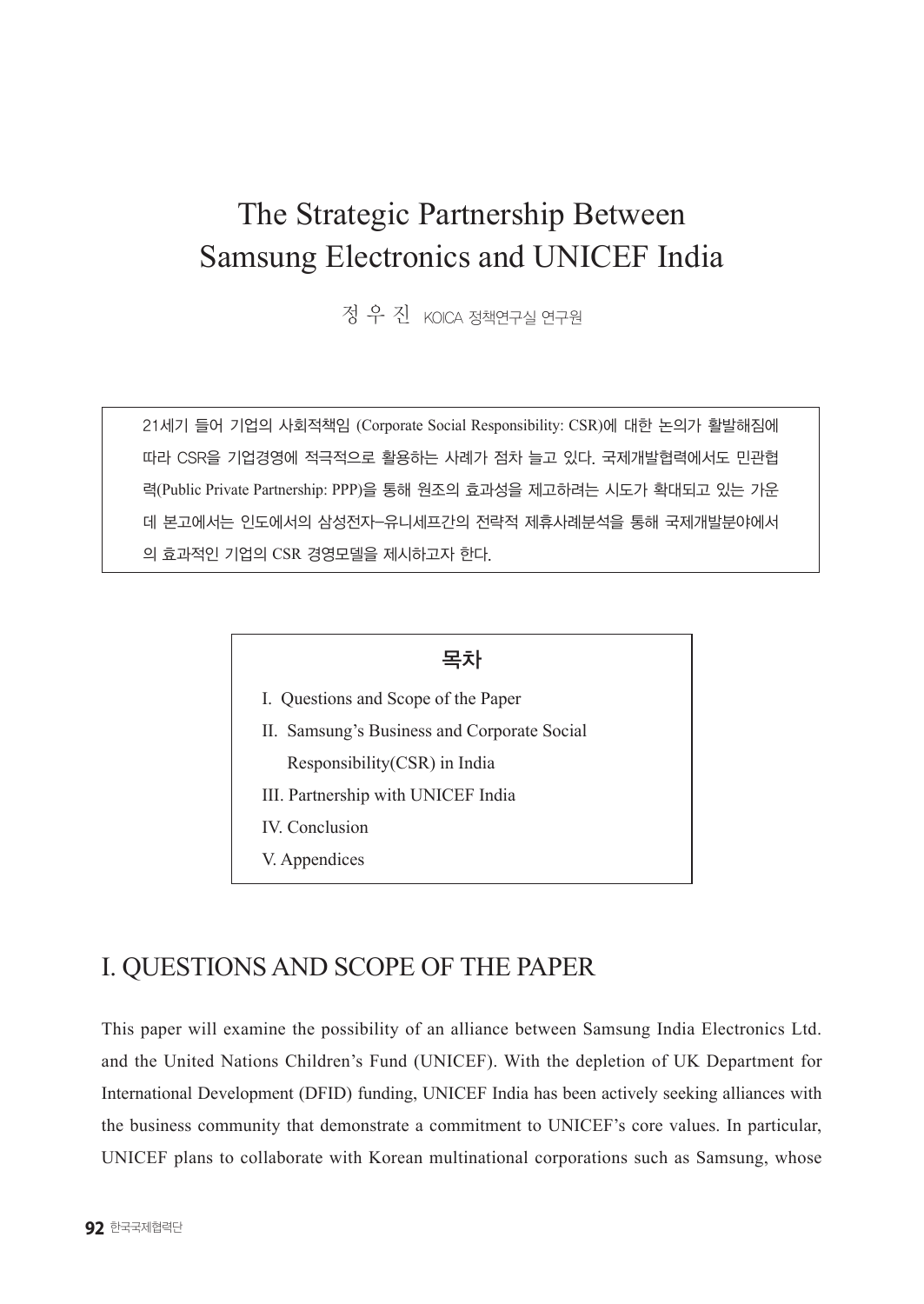growth in the Indian market has been remarkable over the past decades.

If UNICEF approaches Samsung, Samsung's CSR manager Hoon Seol would have a hard time making a decision. A partnership with this highly recognized international organization promises to increase Samsung's brand image and the effectiveness of every dollar they contribute. The potential collaboration with UNICEF is consistent with Samsung's long-standing support for children's education. If faced with the decision, should they enter into a partnership? If yes or no, why? If yes, what mutual interests can the two parties find? How will Samsung evaluate and monitor the partnership's performance?

In order to answer the questions above, the paper will briefly review Samsung's business in India and their CSR activities. Given that CSR at Samsung is at its incubation stage and only limited information is available, the scope of the paper is not evaluating the current CSR practices of Samsung but designing a framework with which Samsung can build their CSR model to build the best alliance. This analysis will provide an example of what factors should be considered in identifying and developing partnerships between international organizations and private partnerships.

# II. SAMSUNG'S BUSINESS AND CSR IN INDIA

### 1. SAMSUNG INDIA'S BUSINESS OVERVIEW

Samsung India Electronics Ltd. (SIEL) is a subsidiary of Samsung Electronics Company Ltd.<sup>1)</sup> of South Korea, which is a global leader in semiconductors, telecommunications, digital media and digital convergence technologies, with its core competencies in semiconductors and CDMA technology. Samsung India is the hub for Samsung's Southwest Asia Regional operations and it contributes 2% of the company's global turnover.

From being a virtually unknown entity in 1995, Samsung India today enjoys sales of over US\$ 1 billion in just a decade of operations in the country. In fiscal 2005, Samsung reported revenues of approximately \$55.9 billion, up by 0.2% on the previous fiscal year. Yet, net income was down

<sup>1)</sup> Their leading products includes D/S Rams, TFT-LCDs, CDMA handsets, computer monitors, TV and Flash. In 2004, Samsung Electronics' sales was US \$55.2 Bn and net income of US \$ 10.3Bn, employing approximately 113,000 people in over 90 offices in 48 countries.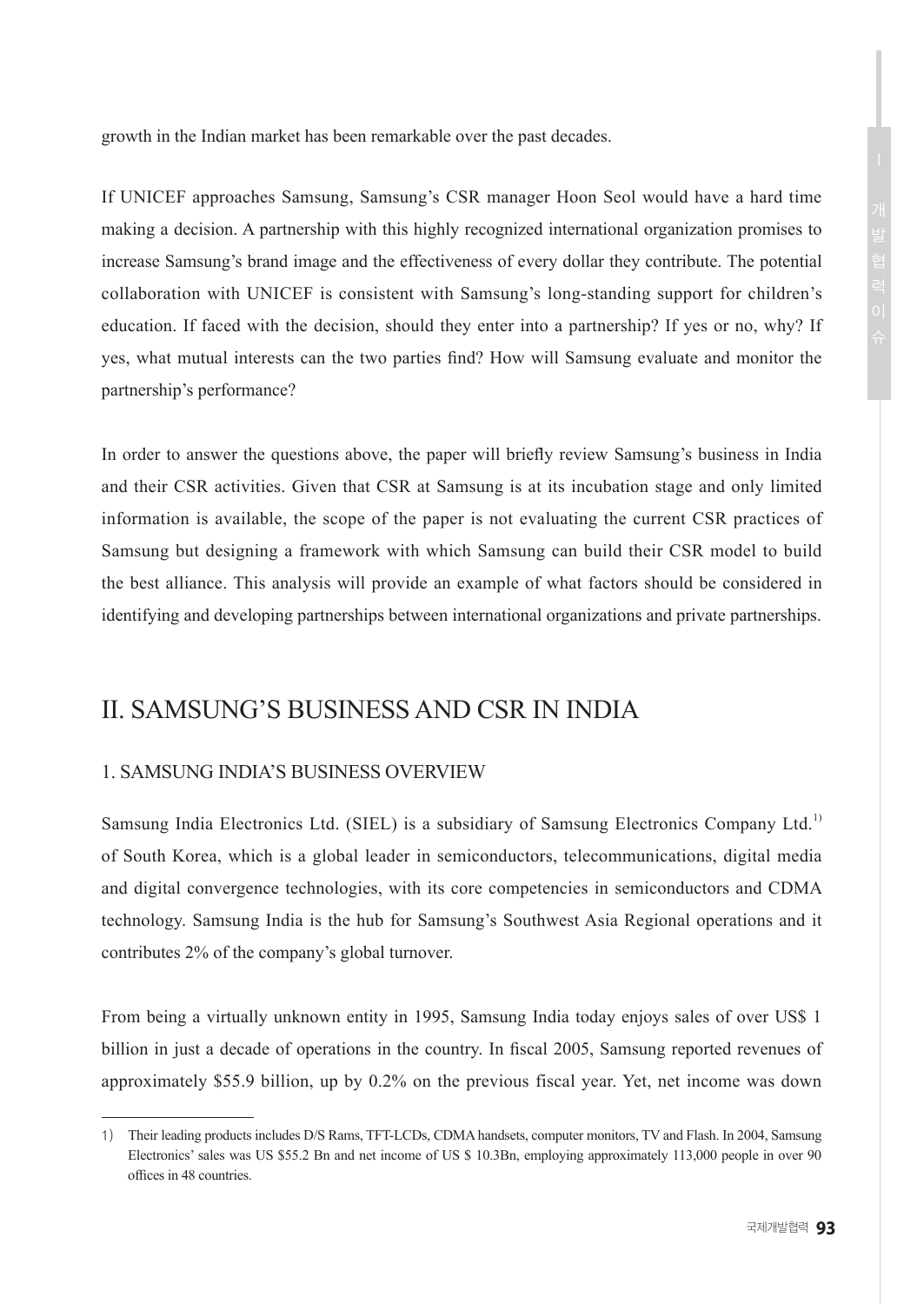by 29.2% to \$7.4 billion. They are a market leader in high-end digital products such as LCD and plasma TVs in India with 45% and 37% shares, respectively. In the India home appliance market in India, Samsung has a market share of 15-20%, holding second position to  $LG<sup>2</sup>$  In the telecom space, Samsung is the second-largest selling mobile phone brand next to Nokia (Exhibit 1).

Samsung has a manufacturing complex located in Noida near Delhi, which is 50% locally employed (Exhibit 1). It recently signed a memorandum of understanding with the Tamil Nadu government to build a new television and monitor plant in Chennai for the domestic as well as the export market.

"Made in India" products are being exported to the Middle East and CIS countries. Samsung has 1800 retail shops and after-sales service centers across the country. 18% of Samsung employees work in R&D.

### 2. SAMSUNG CSR OVERVIEW

### CSR at Samsung

Based on its CSR vision (Exhibit 2), Samsung has deployed various CSR programs and projects. Samsung supported the "Hope Incubator Project," by Development Alternatives, a Delhi-based NGO. The Project created and implemented a fund designed to help young first-time entrepreneurs successfully run their own businesses in Bundelkhand, Punjab and other areas. Samsung has also supported the National Centre for Promotion of Employment for Disabled People (NCEPDP) in providing scholarships to brilliant disabled students and setting up the Disability Placement Unit, which handholds hundreds of disabled people in need of jobs. In addition, Samsung regularly organizes "Factory Visits for School Children" to the manufacturing facility at Noida as well as educational quiz programs for school children. The company set up an Olympic Fund providing scholarships to top Indian athletes and organized the World Cyber Games as well as crickets. Finally, Samsung trains its vendors on eco-partnership<sup>3)</sup> so that the components manufactured by them can meet strict environmental standards (Exhibit 3-1). However, most programs had taken place in the past, but not this year when Samsung has been facing shrinking market share and revenue falls. The general comments on the CSR at Samsung have some pitfalls. Compared to other Korean multinational companies such as LG and Hyundai, Samsung's CSR is at a minimal level (Exhibit 3-2, 3-3).

<sup>2)</sup>  Samsung has market share in refrigerators (16%), washing machine, (18.6%), air-conditioners (21%) as well as microwaves (23%).

<sup>3)</sup>  Eco-partner means certified suppliers those can supply eco-friendly parts and have an environmental system.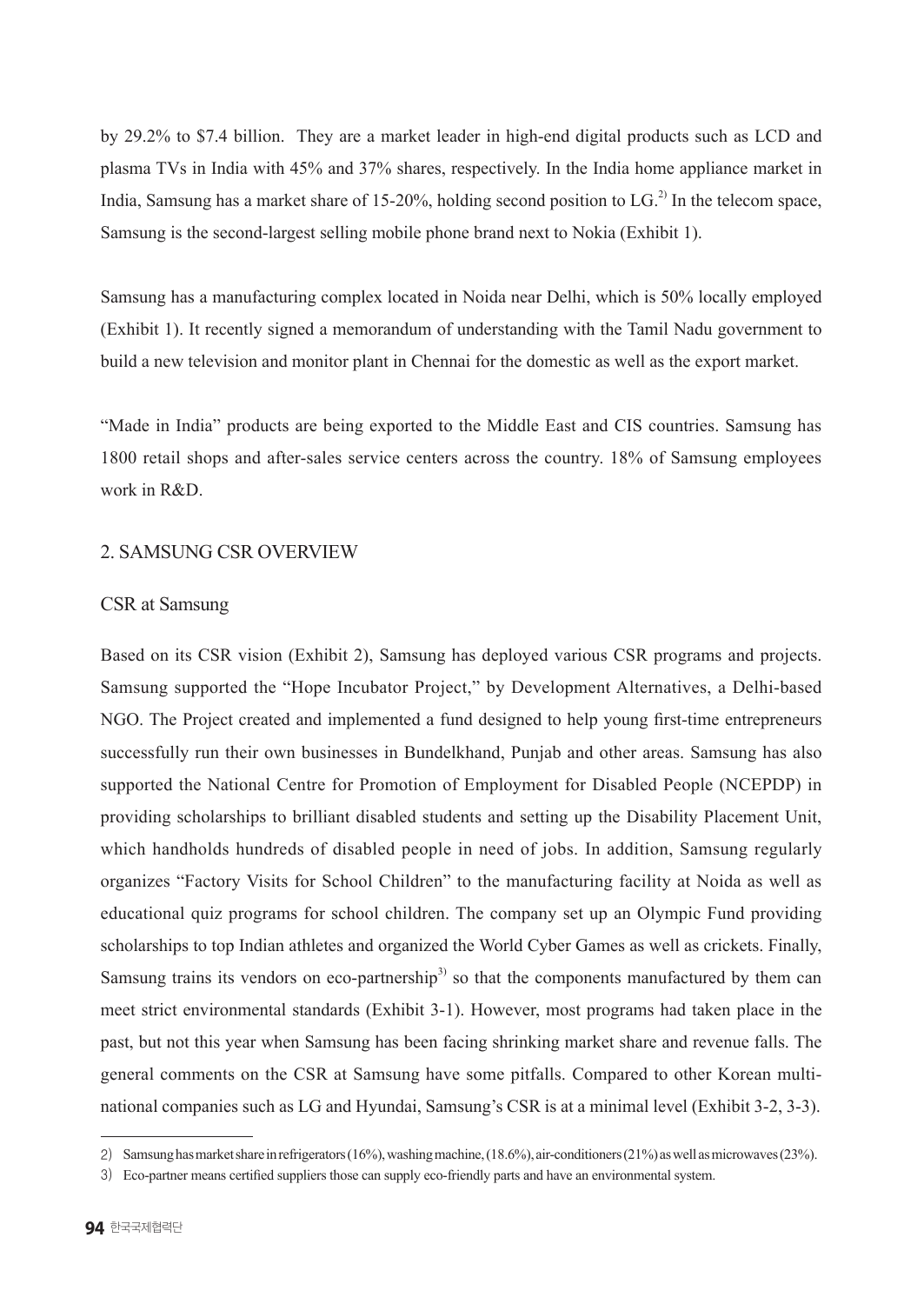### Evaluation of Current CSR

#### (1) Not part of the business processes

Since Samsung's programs are not part of the corporate strategy, the sustainability of CSR activities is a problem, especially in times of downturn. "CSR is easily ignored during rainy days," Hoon said in an interview in August 2006. "We are suffering from a shrinking market and when we couldn't meet our quarterly goals, CSR was out of our attention."

### (2) Weakness in managerial system

In terms of management, Hoon, a manager in the HR department, is in charge of all of the CSR at Samsung Electronics. However, he himself does not know exactly which of their CSR projects are continuing and which are not. What is on their website is from PR department and does not reflect the current status.

### (3) Boundary of vision statement is too broad

The mission is overly generalized and gives few ideas of what Samsung's vision is trying to achieve with their social contribution. In order to operationalize the mission statement as guidance for the company's CSR strategies, it should have a clear boundary and lay out evaluation tools.

### (4) Stretched too thin

Samsung has been stretching their modest resources too thin for many initiatives and the impact has been small. Since they are involved in many different projects, they have less of a chance to develop their expertise in certain areas. Thus, Samsung needs to identify clusters of work where they believe that they can have the most impact, advantage and experience.

#### (5) Communication with their stakeholders

The fact that Samsung India does not have an annual CSR report or brochure implies that their CSR has not been communicated well to their stakeholders, who might have engaged in Samsung's efforts. Even in the annual Samsung Group's CSR report, there is no citation about Samsung India.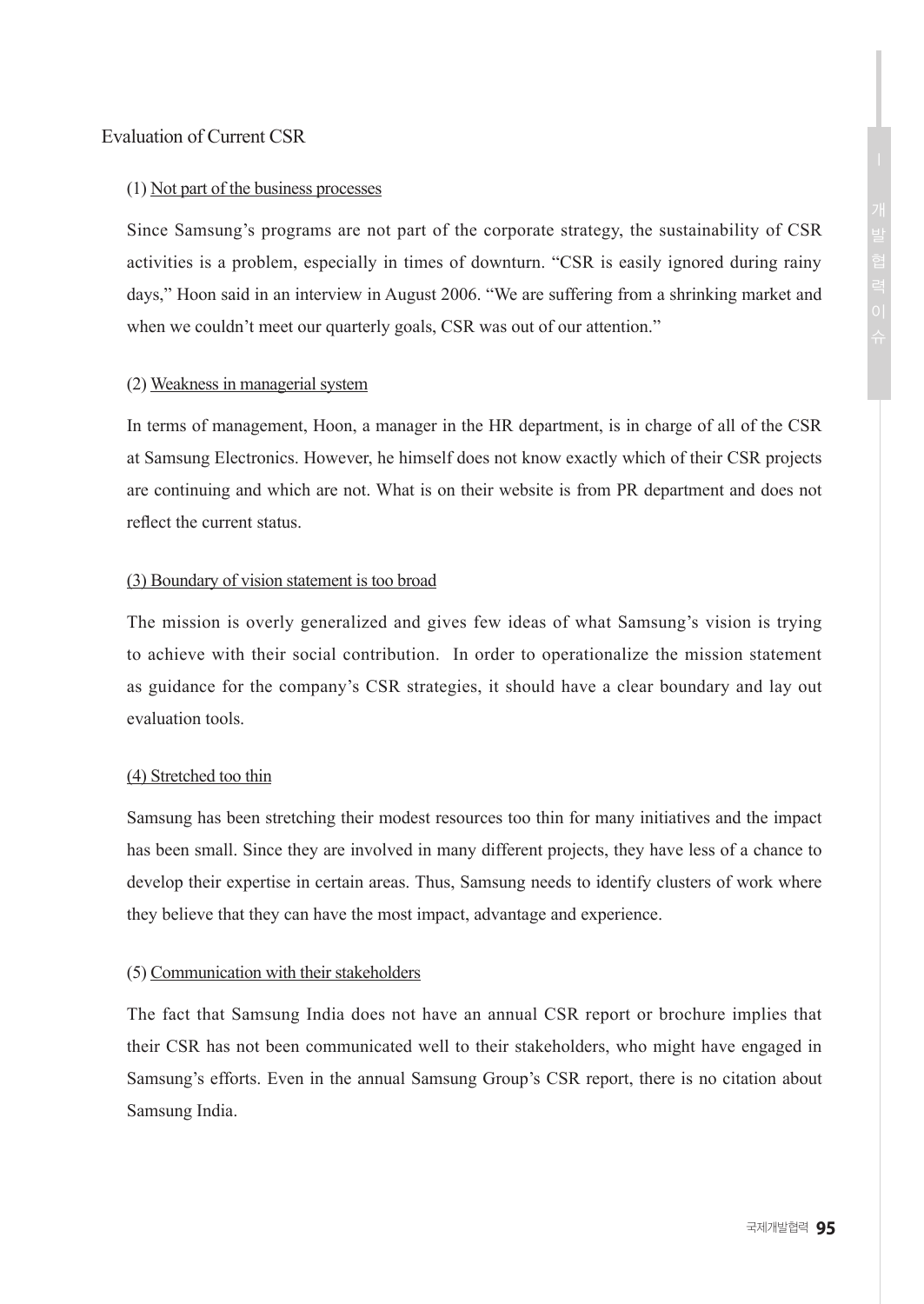### The Goals and drivers of CSR at Samsung

### (1) Indian Context

It will be useful to map out the landscape of CSR in India to set the goals of Samsung in the context where it operates. CSR in an emerging market such as India has yet to realize its full potential not because of the lack of programs but because of the lack of clear metrics for evaluating their actions.<sup>4)</sup> A UNDP survey<sup>5)</sup> demonstrates that what drives CSR is a desire to be a good corporate citizen, to improve brand reputation, and to enhance relationships with the local community.<sup>6)</sup> The biggest barriers to adopting CSR, however, are the lack of linkage to financial success as well as lack of visible results. The survey demonstrated that respondents were unanimous in demanding that CSR is included in the domain of corporate action, so their focus has shifted from charity and employee focus to a liberal-stakeholder model of CSR. The respondents stated that their CSR performance is of significant interest to the employees (75%), the customers  $(66\%)$ , local community  $(60\%)$  and the regulatory bodies  $(63\%)$ . A recent global survey by PricewaterhouseCoopers, in conjunction with the World Economic Forum, indicates the same results. $7$ 

### (2) The Strategic Triangle of CSR

Reflecting these findings, CSR should include three components: social value, business case, and capacity of the company which the strategic triangle (Exhibit 4). According to the MSC framework,<sup>8)</sup> CSR should generate considerable value chain. To carry out its valuable mission, the firm should have sufficient support from its constituencies. At the same time, the organization has to have abilities and skills to properly use resources from the public support toward its mission. Grounded on the goals above, this paper will develop a framework with which the Mission Support and Capacity of Samsung's CSR is well aligned.

### (3) Goals and Drivers of CSR

Traditional views on CSR as solely philanthropic goal, businesses tools or public relations are

<sup>4)</sup> Ritu Jumar, the State of CSR in India 2004, National Seminar on Corporate Social Responsibility

<sup>5)</sup> Corporate Social Responsibility Report 2002

<sup>6)</sup> Another important factor is the state philosophy of the founding fathers and opportunities

<sup>7)</sup> More than two thirds of the 1100 CEOs polled believed that proper exercise of corporate social responsibility is important to profitability and can prevent the loss of customers, shareholders and even employers.

<sup>8)</sup> Kaplan and Leonard, Mission, Support, Capacity (MSC) framework, 2005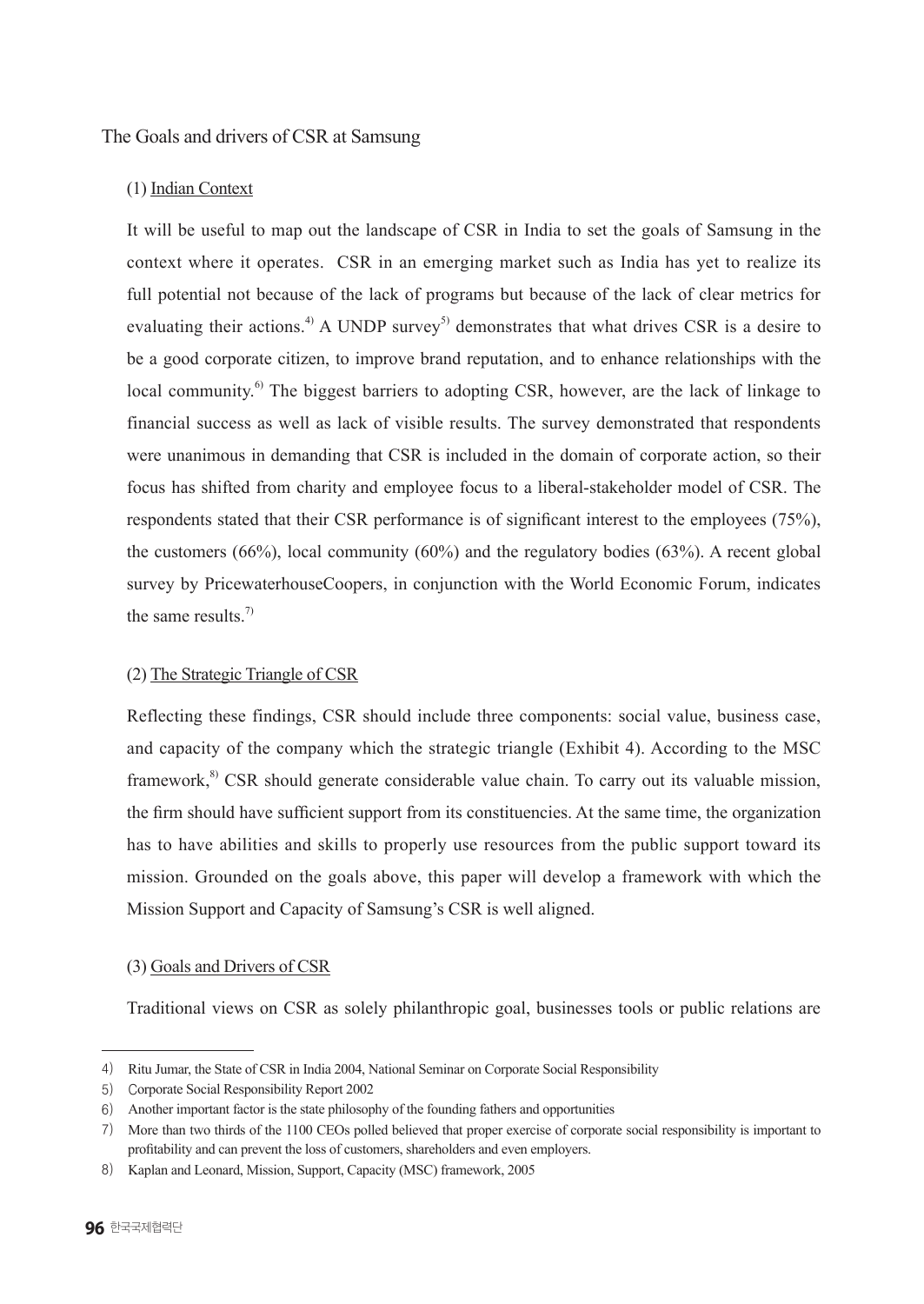limited in many ways (Exhibit 5). Instead, the new CSR model has critical elements working together toward sustainable CSR goals and drivers. CSR should be designed to increase:

- o Business case
- o Full integration of CSR with the rest of companies Support
- o Engagement of stakeholders
- o Maximization of social values Social Value
- o Relation with the companies' core competence Capacity

When doing good is also good for the financial performance of the business in the form of revenue growth, cost saving<sup>9</sup>, CSR would become the internal business processes rather than standing alone separately from the rest of the firm. Inviting multi faceted stakeholders to firms' CSR efforts will provide motivation for CSR and ensure continuous checks and balance. These elements fall to one of the areas in the strategic triangle.

### Developing Samsung's CSR Framework

As a next step, analysis of Samsung's business in the Indian market would give a clear idea of how the CSR goals and critical elements can be actually utilized in their business environment.

### (1) Support driven from stakeholders by reengineering CSR as a business model

In order to make CSR as a business necessity and appeal to the interests of shareholders, it is critical to look at Samsung's market positioning. Among various Samsung products, analysis in this paper is focused on mobile handsets considering its potential application for CSR strategy.

### a. Market analysis

India's blossoming economy, rising per capita income and growing middle class have been reflected in increased expenditure by the Indian consumer on luxury and non-essential goods.<sup>10)</sup> In particular, India is one of the fast growing mobile phone markets: Mobile phone subscriber base in 2005 grew at an astounding rate of 47% to reach approximately 75.3 million at the end of 2005, up from 48

<sup>9)</sup> Revenue growth and cost saving will be realized by increased market access, productivity, access to capital, risk management and license to operate, human capital and bran value.

<sup>10)</sup> Datamonitor, Consumer Electronics in India Industry Profile, June 2006, The consumer electronics market has shown doubledigit growth persistently since the beginning of the decade.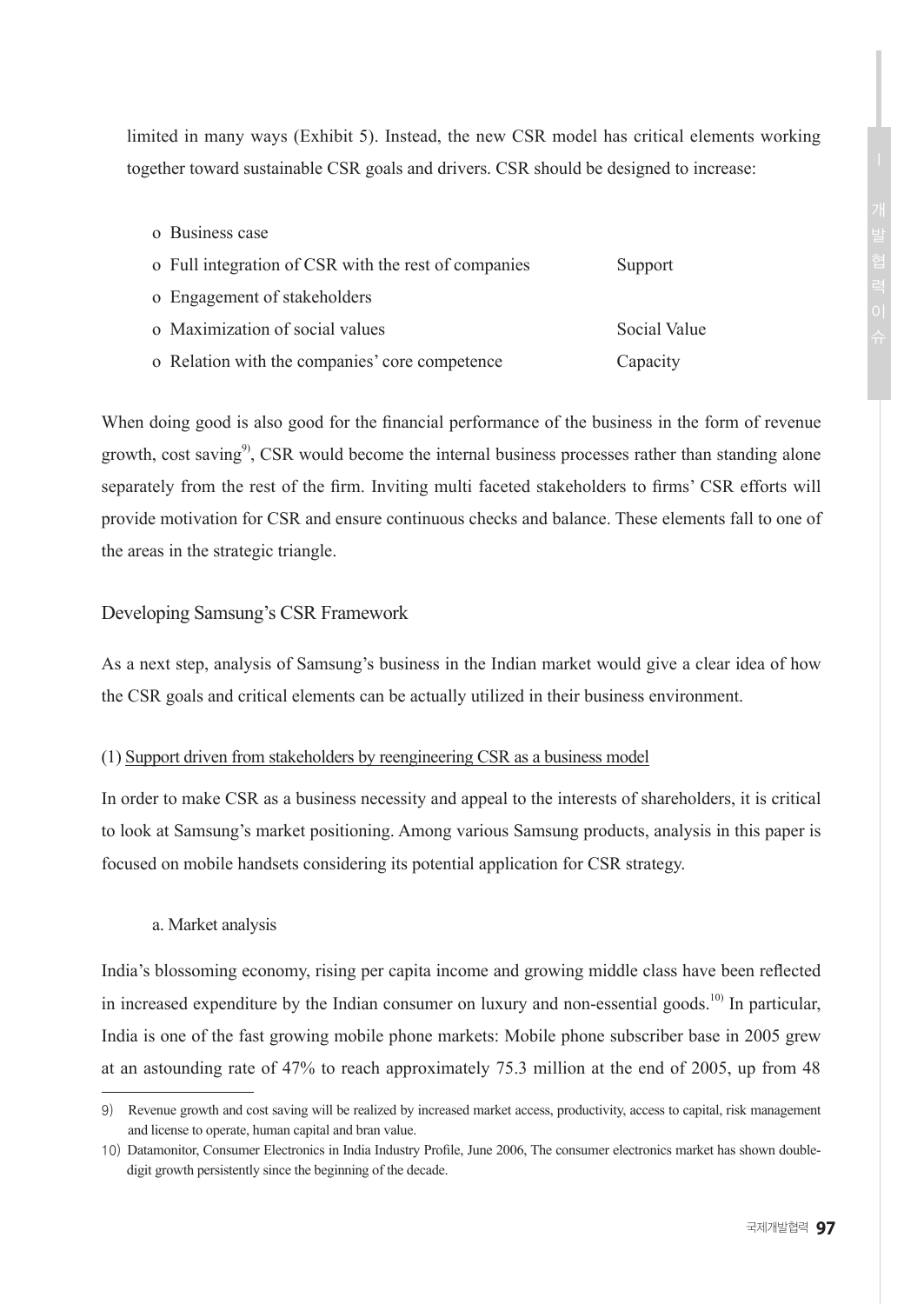million at the end of  $2004$ <sup>11)</sup>

Two interesting aspects are the role of young people and rural population in the mobile phone market. Techno-savvy teenagers are completely easy with new technology and drive India's mobile phone revolution.12) Since most of them still depend on their parents for pocket money, budget brands would appeal to price-sensitive young consumers. Another interest aspect is that India's massive mobile phone market is expanding to rural areas. As growth in urban areas begins to plateau, mobile operators are eyeing the vast rural market, where 70 % of India's more than one billion people live.

This is a testimony of opportunities that multinational corporations can do business with the extremely huge population at the base of the global economic pyramid. Further, India has the potential to become a test bed for developing solutions that address the unmet needs of the 4 billion low-income people in the world. Yet, Samsung has not fully appreciated the potential of the 500 million $^{13)}$  low-income market in India.

According to the Wall Street Journal<sup>14</sup>, Samsung's focus on slim mid- to high-end cell phones has brought about losses in market share for the company this year in contrast with gains at big rivals Nokia and Motorola.15) Garner also indicates that Samsung's market share in the third quarter slipped to 12.2% from 12.5% a year earlier. On contrast, Nokia and Motorola saw rising market share<sup>16)</sup> from stronger sales with lower-cost models despite the erosion of their profit margins.

Mr. Lee, president of the Telecommunications Division at Samsung said that if they dramatically cut their average selling prices, they could easily reach 20% market share but they are not sure if this would be the right move. Samsung's dilemma is whether they have to trade off sales volumes with their top-end image on which their success has been based. From a low-quality brand image, Samsung has consciously made a shift in its strategy, entailing a greater focus on high-margin businesses with cutting-edge technology and world-class design since the beginning of the 21st century.

<sup>11)</sup> NE Asia Online, India's Mobil-Phone Market Booms

<sup>12)</sup> BBC News 2004 April 05 by Zubair Ahmed

<sup>13)</sup> One billion population \* 25% of population below poverty line, CIA the World Fact Book 2006

<sup>14)</sup> Yun-Hee Kim, The Wall Street journal, December 2006

<sup>15)</sup>  Samsung's average handset selling price in the third quarter of 2006 was \$175, compared with Motorola's \$131 and Nokia's \$124. Nokia sells a basic handset for \$44. Motorola plans to launch a mobile phone for under \$30.

<sup>16)</sup> Nokia's market share rose to 35.1% from 32.5%; Motorola's market share increased to 20.6% from 18.7%.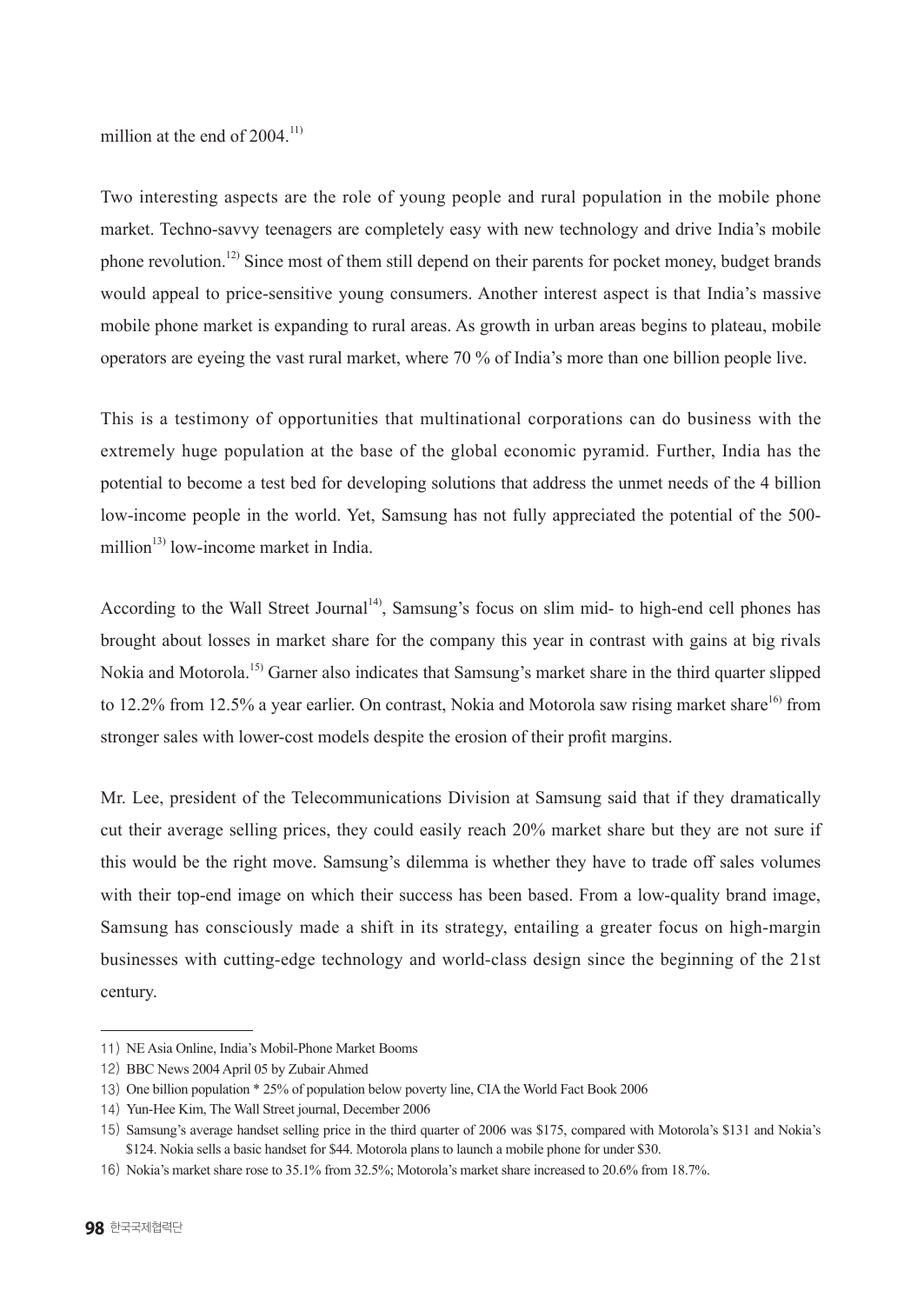Dealing with the dilemma, CSR works two ways. Products for Tier 4 consumers can be combined not with a low-end brand image but with the company's commitment to lift the life of millions of people by sharing positive externalities of state-of-the-art technology. In addition, Samsung can still provide what it calls premium models that fetch slightly higher prices than its rivals even in low-end markets.

Yet, serving Tier 4 markets is not without challenges. Prahalad and Hart pointed out that, contrary to more conventional investment strategies, multiple actors<sup>17)</sup> must be involved to develop a countrywide infrastructure tailored to the needs and challenges of the market<sup>18</sup>. In particular, four elements-"creating buying power, shaping aspirations, improving access, and tailoring local solutions" are the keys to a thriving bottom-end market.<sup>19)</sup>

Therefore, one of the best allies for Samsung is an organization which helps them to achieve these four factors and reach out to population at the bottom of the economic pyramid. With the credibility and local knowledge Samsung's allies have, Samsung will gain access to the Tier 4 markets of huge promise. Examples of these kinds of relationships are alliances with local firms and cooperatives such as the Khira District Milk Cooperative in India.<sup>20)</sup> A lesson from this collaboration is that the best approach for national corporations is to marry local capabilities and market knowledge with global best practices, rather than blindly bringing the Western system.

b. Consumer and marketing strategy

To meet the changing needs of consumers up close, Samsung has decided to spend half of its  $\text{Rs}^{21}$ 2.8 billion advertising money of below the line marketing (BTL) strategy, an industry euphemism for consumer promotions, on-ground events, and road shows. Samsung has embarked on an ambitious 135-city "Samsung Dream Home Workshop," literally showcasing its products where the consumers cannot miss them: shopping malls, multiplexes, and community centers. This strategy stems from the company's recognition that advertising-led brand salience is no longer enough to translate into sales.

<sup>17)</sup> Local governmental authorities, nongovernmental organizations, communities, financia institutions and other companies

<sup>18)</sup>  Prahalad and Hart, The Fortune at the Bottom of the Pyramid

<sup>19)</sup>  Prahalad and Hart, The Fortune at the Bottom of the Pyramid

<sup>20)</sup> The uniqueness of the cooperative is its blending of decentralized organization with the efficiencies of a modern processing and distribution infrastructure. As a result, previously marginal village farmers are earning steady incomes and being transformed into active market participants.

<sup>21)</sup> Rs. 44.48=S1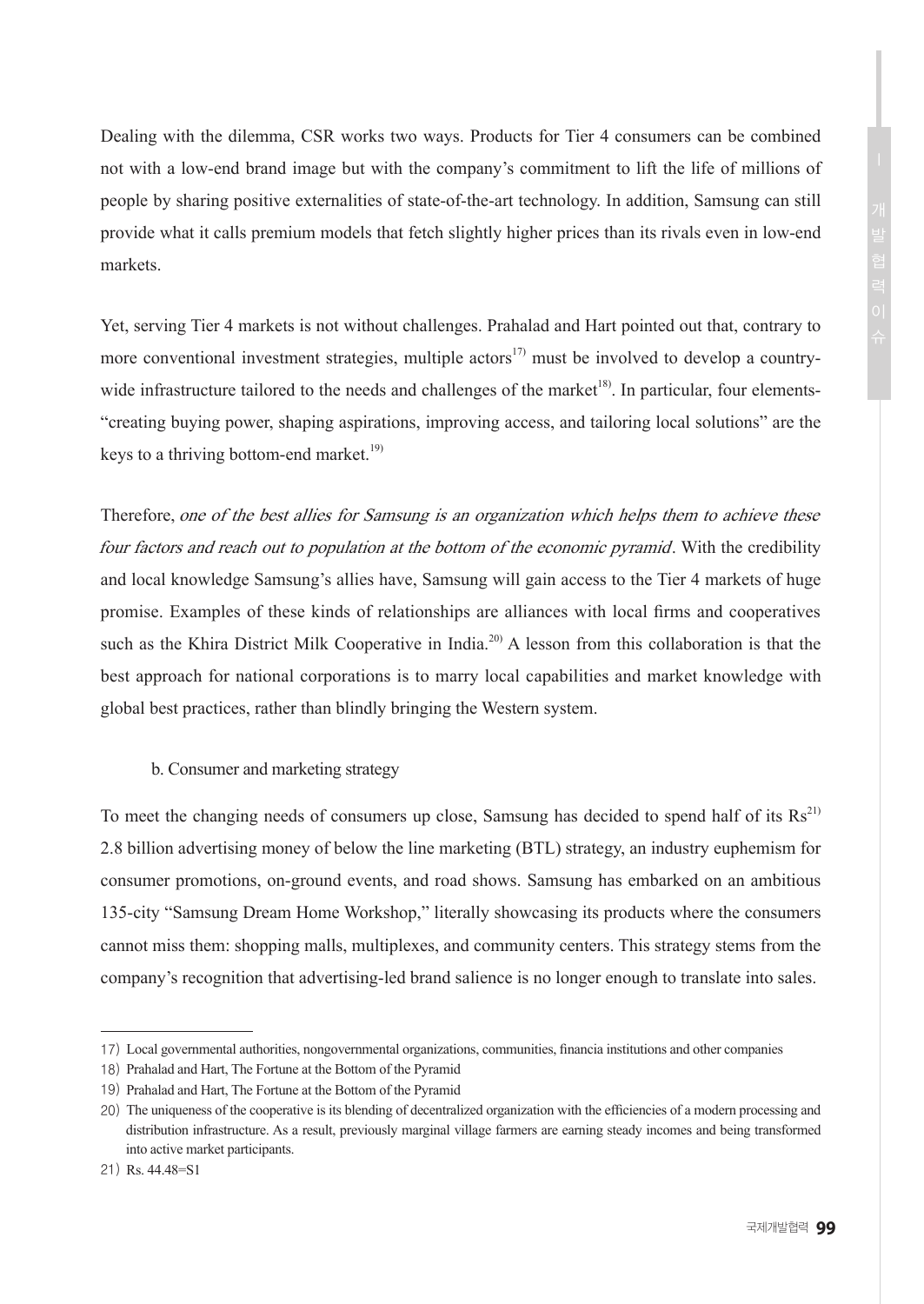Not only the new and expensive BOL marketing strategies but also CSR can be a tool to catch changing consumer trends and communicate with them face to face. Through social responsibility targeted for non-traditional consumers such as villagers and young consumers, Samsung can reach out to understand their lifestyles. These understandings can be utilized to customize its products to the new customers in aspects of product design, ergonomics, and interface. Integrated flashlights where there is constant power cut, software that works in multiple local languages, and slip-free grips during the hot Indian summer are good examples of local sensitivities to product designs.<sup>22)</sup>

### c. Employees

In India overall, absenteeism of employees is very high, up to 30%. They have various excuses, from just simply being a rainy day, to having a funeral for one their relatives, according to the interview with Youngsik Jeong, the president of the Korean Business Association. The Head of the Samsung Noida factory, Young-Bok Lee said that having close interactions with employees and understanding their mind-sets helps deal with the absenteeism. He has visited all of his employees' houses and attended their wedding ceremonies in an effort to be sensitive to their culture, stimulate communication and encourage their hard work. Leveraged by these efforts, Samsung's manufacturing facility has high productivity, producing 100 home appliance products per person.

Along with this management scheme, employee volunteering can also help boost moral standards, build team spirit, and increase communication between native workers and foreign managers. To get employees excited and fully involved in the volunteerism, one key implementation tactic would be to give full ownership of volunteer programs to employees from program plan to evaluation.

Otherwise, employees would consider volunteer activities as a part of their routine requirements rather than enjoying them spontaneously, said Jeun Jung, former Samsung Electronics employee. Samsung Electronics has a top-down corporate culture and employee volunteerism is often pushed from the top, which does not promote teamwork or employee morale.

### d. External organization

The International Organization for Standardization (ISO) and the United Nations Global Compact Office have been collaborating on the development of the future ISO 26000 standard, giving

<sup>22)</sup> Nokia 1100, one of the most popular cell phones in rural India has these features.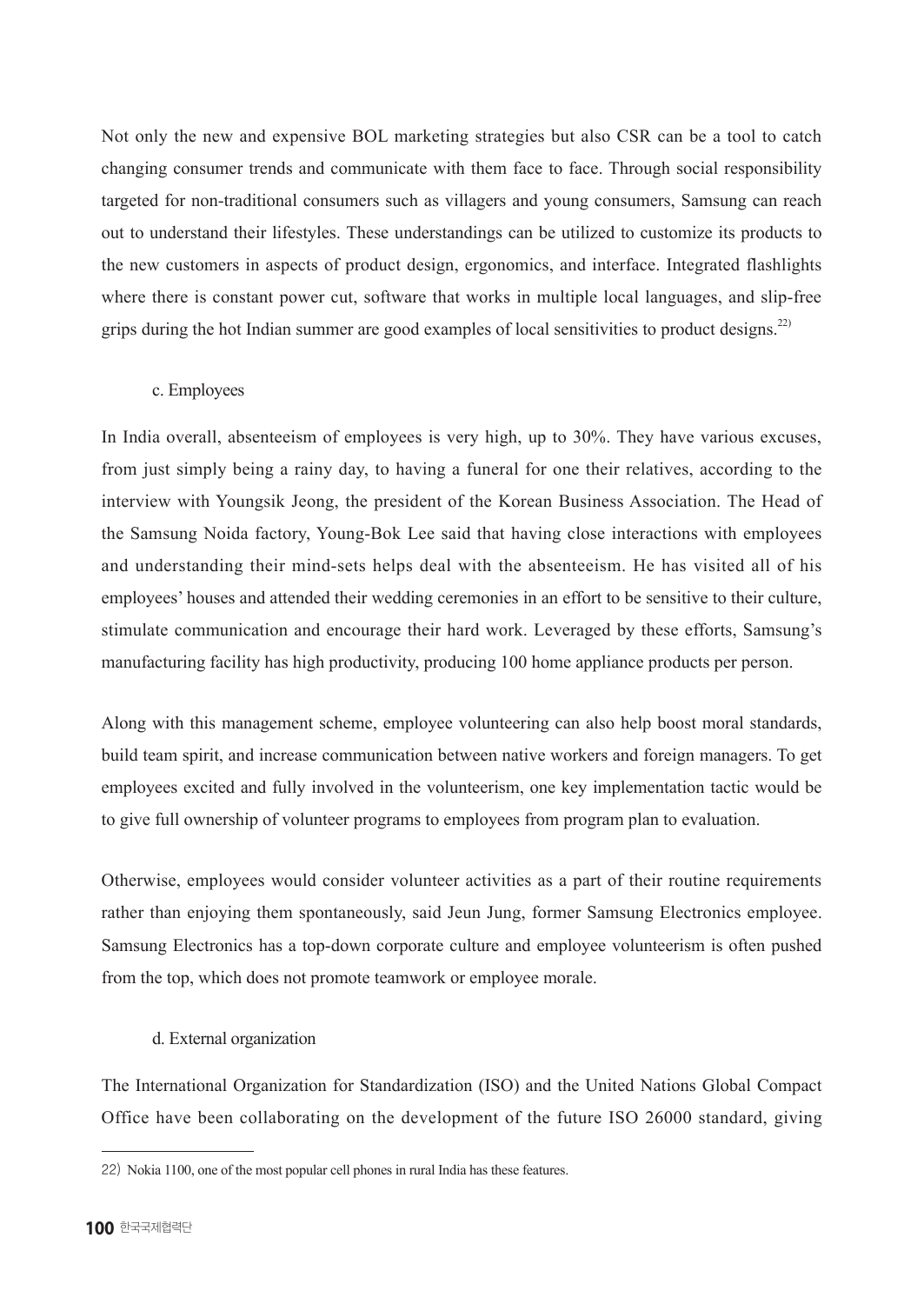guidance on social responsibility.<sup>23)</sup> The standard will describe characteristics for CSR activities and results, aimed at the achievement of the optimum degree of order. As a global multinational corporation, Samsung needs to meet these ISO standards in their social responsibility programs to keep their reputation as one of the most innovate and fast-growing global brands.

### (2) Value proposition

CSR should have a higher impact on solving social problems that affect the vast majority of the most needy group. CSR programs must be designed to carry the largest net benefit in the long-run. Programs that eliminate the poverty and inequality of marginalized rural populations and increase their self-reliance create substantial public value. On the other hand, Samsung's current sports sponsorship does not promote larger social gains.

#### (3) Competence

According to the SWOT (Strength, Weakness Opportunity and Threat) analysis of Global Market Information, Samsung is known for "its technical expertise, innovative design, introduction of new features<sup>24)</sup> and integrated global marketing initiatives." With its expertise, Samsung would have the ability to produce quality products for the sachet market at affordable prices. This will create high demand among rural, low-income, or young populations, which will be purchasing mobile phones at a rapid pace and low acquisition cost. To achieve this goal, Samsung's CSR should aim at contributing to the development of telecommunication infrastructure with the government, mobile manufacturers and telecommunication companies to expand demand from the new consumer segment.

# IV. PARTNERSHIP WITH UNICEF INDIA

The framework set out in the previous discussion will help identify whether UNICEF is a right partner for Samsung to achieve their CSR goals and strategies.

<sup>23)</sup> The standard will be developed by all stakeholders including UN Government, Industry, labor NGO´s, consumers, involved in this process to ensure balanced representation.

<sup>24)</sup> i.e., Samsung pioneered the introduction of several world first features its first dual screen phone, the first 56K LCD color phone, the first phones with polyphonic ringtones, the first phones with rotating lens camera and the first gender concept phones.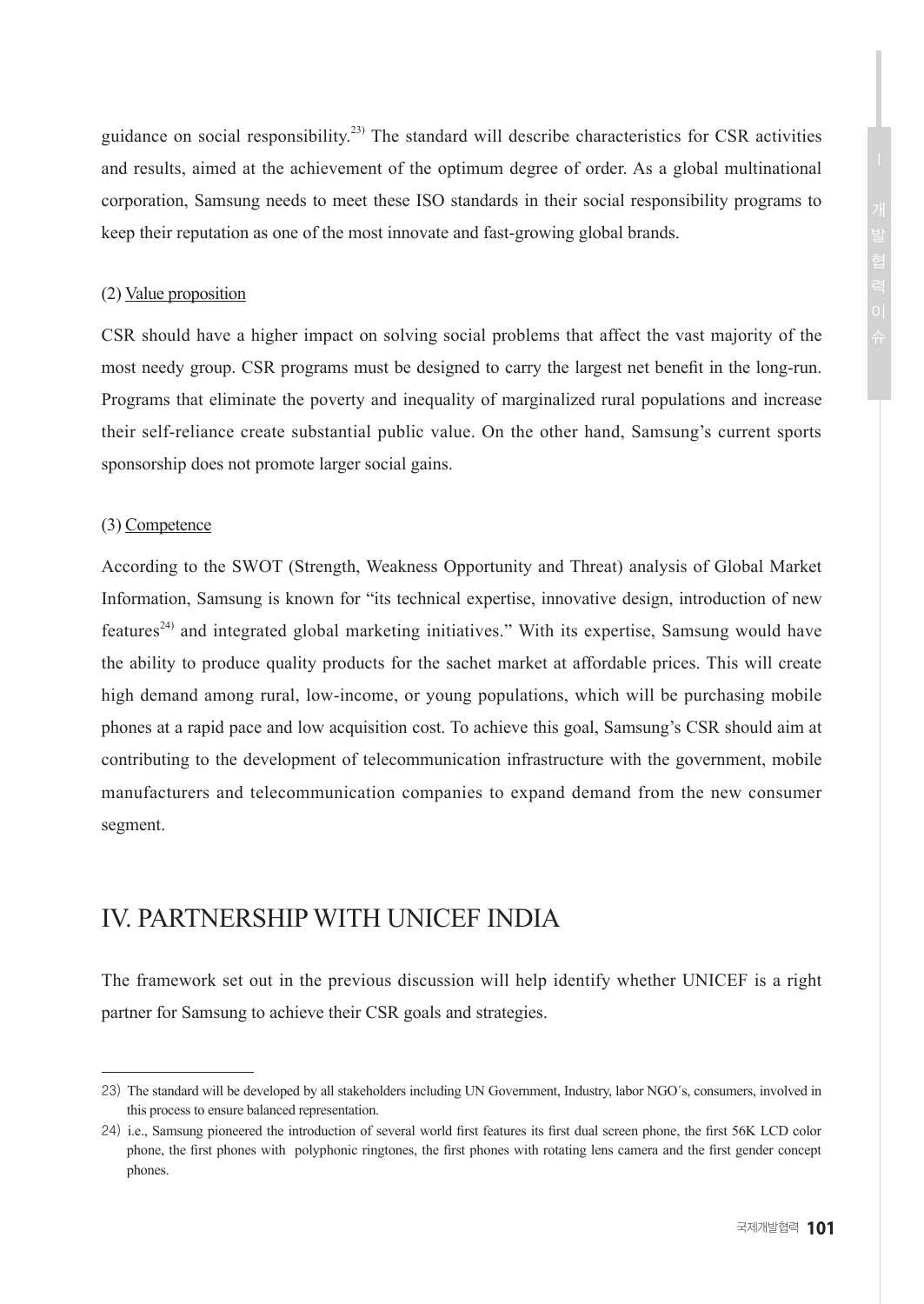### 1. UNICEF'S MISSION AND FINANCIAL STRUCTURE

UNICEF is mandated by the United Nations General Assembly to advocate for the protection of children's rights, to help meet their basic needs and to expand their opportunities to reach their full potential. UNICEF's budget is not part of the assessed dues paid by member governments of the UN. Instead, financial support for UNICEF is derived entirely from voluntary contributions made by governments, foundations, corporations, and individuals.

### 2. GUIDELINES FOR WORKING WITH THE BUISNESS COMMUNITY

UNICEF applies guiding principles to choose alliances.<sup>25)</sup> UNICEF looks for alliances with entities that have records of socially-responsibility behavior, have a positive public image, and employ responsible labor and environmental practices.<sup>26)</sup> UNICEF does not endorse any particular company, product or industry sector and it has a standard policy regarding general usage of their names, logos, and emblems.

### 3. WAYS OF COLLABORATION

UNICEF India's program is composed of six sectors: Health; Nutrition; Water, Environment and Sanitation; HIV/AIDS, Education; Child Protection. UNICEF's collaboration with the private sector includes multi-faceted partnership, supporting programs, cause-related marketing initiatives, employee-giving or volunteer programs, special events, greeting card sales, and emergency appeals.

The potential characteristics of UNICEF's and Samsung's partnership can be analyzed within Samsung's CSR goals and strategies. Advantages of entering partnership with UNICEF will then be explored. These will answer why or why not, or in what areas, Samsung needs to collaborate with UNICEF.

### Program 1: Phone Services for Rural Customers

• Activities: Bangladeshi's Grameenphone type program

<sup>25)</sup> UNICEF, Building Alliances for Children Summaries: UNICEF Guidelines and Manual for Working with the Business Community, 2001

<sup>26)</sup> No alliance is accepted in some industries such as weapons sector, alcohol or tobacco etc.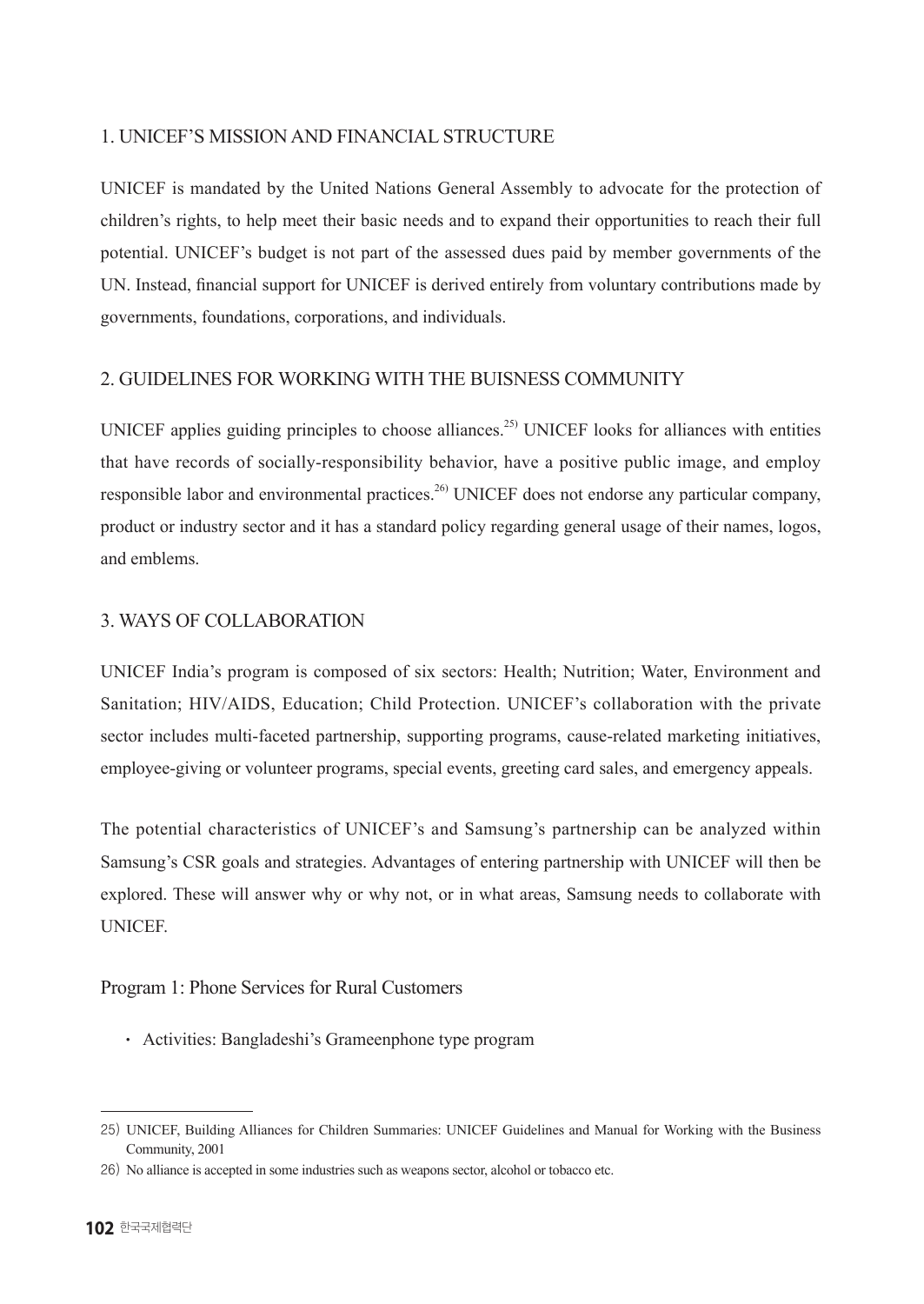Samsung can offer special low-priced but "quality"<sup>27</sup> packages to rural vendors, targeting women with children in small rural villages where landlines do not exist. Vendor women take loans from microfinance institutions to buy a handset and a telecom subscription and receive training on how to operate it. Rural vendors earn income by sharing their phones with other residents and charging fees for calling. They can also buy and sell mobile phones with other women.

- Results: This project will empower women by increasing their earnings and accessibility to information such as services provided by the government and NGOs by simple telephone calling from their village. This will increase the market share of Samsung mobile sets, and net income from sheer volume. Samsung can also decrease distribution costs since they do not have to launch retail shops in the remote areas. Improving the lives of impoverished people with technology is relevant to Samsung's core business; it also creates significant public good. This can be an alternative option for the Village Public Telephone service<sup>28)</sup> which has been unsuccessful.
- Partnership: Multi-faceted partnership including microfinance institutions, telecommunication company, NGOs, and UNICEF.
- The Role of UNICEF: UNICEF India has a wide network of accountable NGOs and microfinance institutions across the country. They can identify pioneer project sites and community-based organizations, and link Samsung with these grass-root organizations.
- Advantages: Strong synergy between business case, social gain and capacity. Being an important function of Samsung Business and addressing various stakeholders' interests, reducing risk by collaborating with multi-parties.
- Disadvantages: Possible conflicts and disagreement between multi-partnerships.
- $\cdot$  Metrics (Exhibit 6)

<sup>27)</sup> Quality is very important in order to survive in the price war with other international or domestic brands.

<sup>28)</sup> With public call offices, another Indian-specific service is the Village Public Telephone (VPT). This is the first phone in a village. By June 2005, 87% India's 600,000 villages had been covered by VPTs. However, there is much debate about the quality and reliability of these VPTs and implementation and maintenance of these rural phones has been unsuccessful. BSNL reportedly lost Rs 90 billion between 2000 and 2002 on growing the number of VPTs.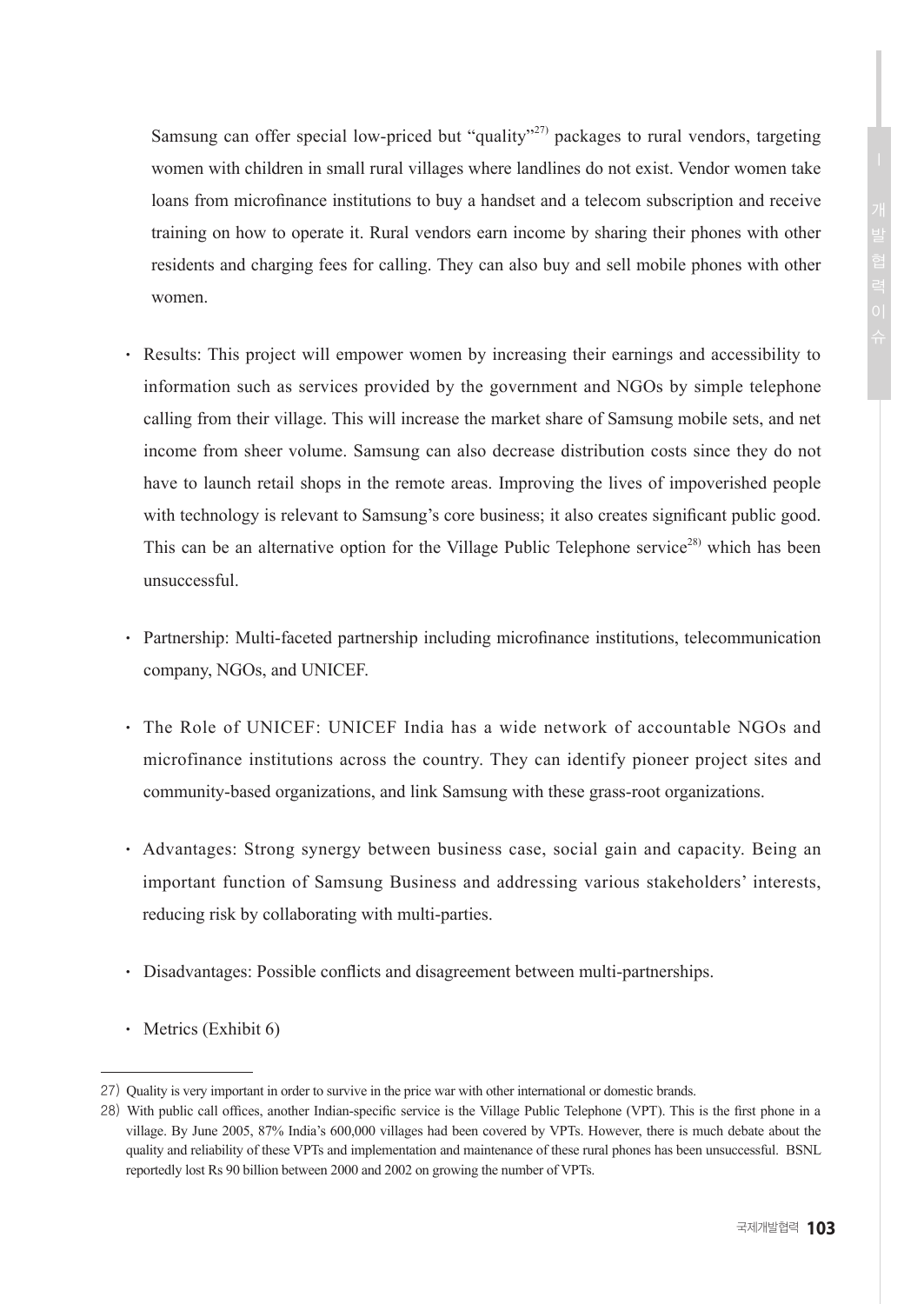### Program 2: Products that Benefit UNICEF

- Activities: Samsung can link the company's sales campaign to UNICEF to involve consumers, raise sales, and enhance its corporate image. Samsung can donate proceeds from the sale of special mobile phones or TVs. Throughout India, it can launch campaigns in its retail stores or sponsored event places. UNICEF will receive a percentage of the retail price or a fixed amount negotiated with the company. A model of this case is IKEA, which donates the sales of teddy bears in 22 countries to UNICEF with "the rights to play" campaign.
- Results: UNICEF and the company can build partnerships with mutual benefits: UNICEF will be able to receive funds and the company could increase their sales if consumers are more inclined to buy products that benefit UNICEF. As the most respected child advocacy organization, UNICEF will ensure consumers that their donations will be effectively used.
- Partnership: Bilateral
- Advantages: Improving brand reputation and customer loyalty by aligning the world's leading children's organization and connecting UNICEF with the sales of products.
- Disadvantages: Cause-related marketing with UNICEF would work best when the company's products are for children such as Hello Kitty or Teddy Bear. Also, it is not clear whether consumers care enough to buy good cause related products. The other problem is that it is not easy to monitor where the collected will be appropriated.<sup>29)</sup>
- $\cdot$  Metrics (Exhibit 6)

### Program 3: Signature Program

• Activities: Samsung can develop a signature program to consistently support a specific UNICEF program. For example, Samsung can join UNICEF's program to send working children back to UNICEF educational facilities, especially instituted for former child workers. Samsung can participate projects in the Noida or Tamil Nadu areas where Samsung operates. The partnership with UNICEF enables the local Samsung business units to team up with local

<sup>29)</sup> i.e., what percentage will be used in overhead in the headquarter and what % will directly go for beneficiaries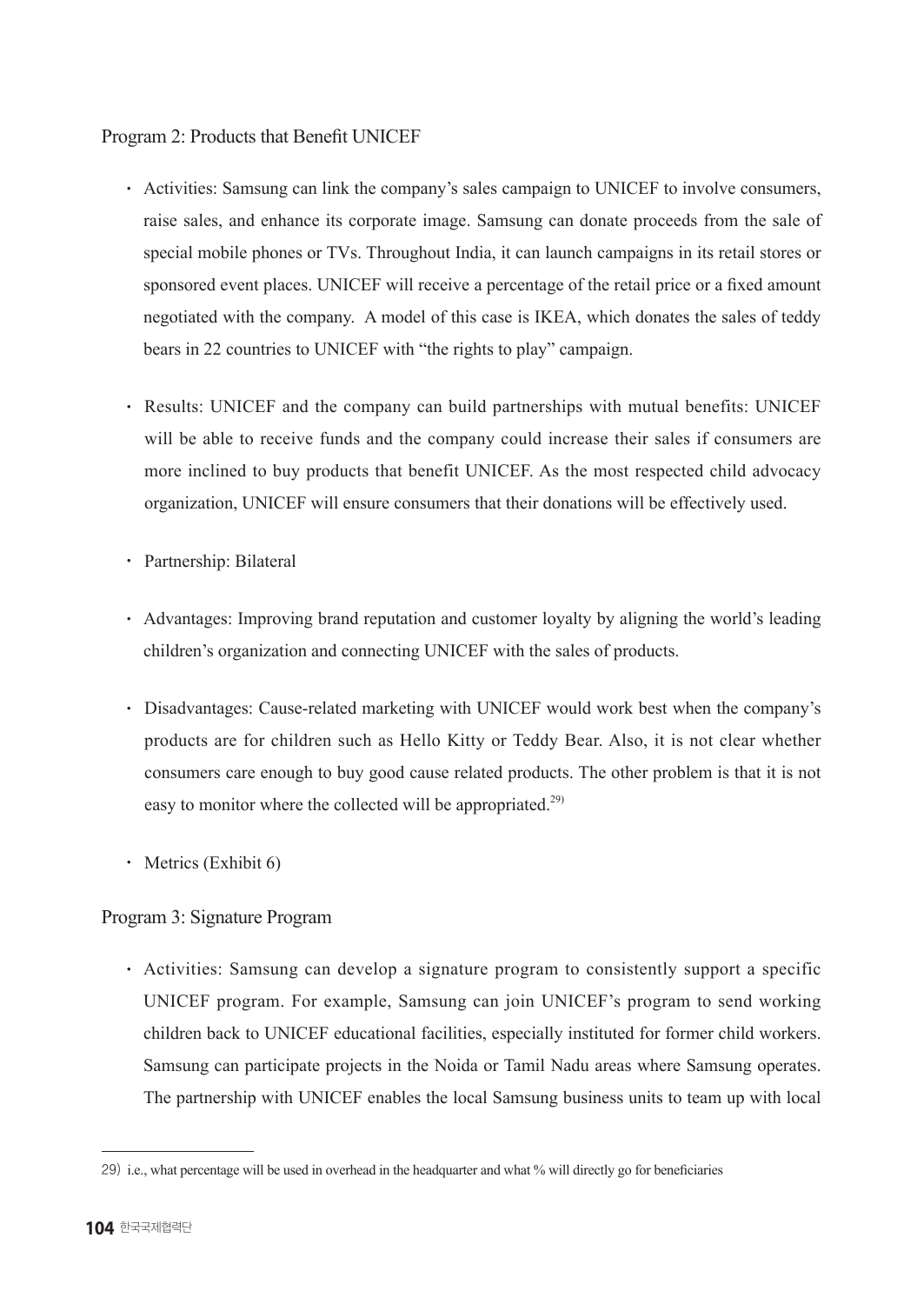UNICEF offices and take advantage of each other's unique positions at a community level. Samsung's employees and company can contribute matching gifts to UNICEF, which will enable target number of child workers to resume primary education. Employee volunteers can create a corporate mentoring program for children in learning centers where they give onsite mentoring, provide English and computer skills training<sup>30)</sup> and donate TVs, computers or other educational gadgets. If the partnership is long enough, Samsung can follow up with the children. When children finish high school education with the help of mentoring, Samsung would have a pool of human resources and could selectively hire motivated young workers. Samsung can also refer these young people to their subsidiaries or suppliers.

- Results: Children dropping out of school and in the labor force would have multiple disadvantages in terms of their socioeconomic status. Helping these children in the area of education using Samsung's central products is well-aligned with UNICEF's values and programs.
- Advantages: It is convenient to implement the program because the company does not have to change other internal business practices. Since the company supports existing UNICEF programs, coherency of the signature program with other UNICEF projects is high which would in parts contribute to higher outcomes.
- Disadvantages: The biggest pitfall is that the program would not be translated into the internal business processes and therefore sustainability of the program is not guaranteed. As the traditional philanthropic model, this option has a weak linkage with the company's financial performance.
- $\cdot$  Metrics (Exhibit 6)

According to this analysis, Program 1 is well suited to the criteria which the strategic triangle, drivers and CSR goal metrics lay out.

### 4. GENERAL STRENGTHS AND WEAKNESS OF UNICEF PARTNERSHIP

**Strength** 

<sup>30)</sup> English and computer skills are essential as basic necessities to work at multi-national corporations.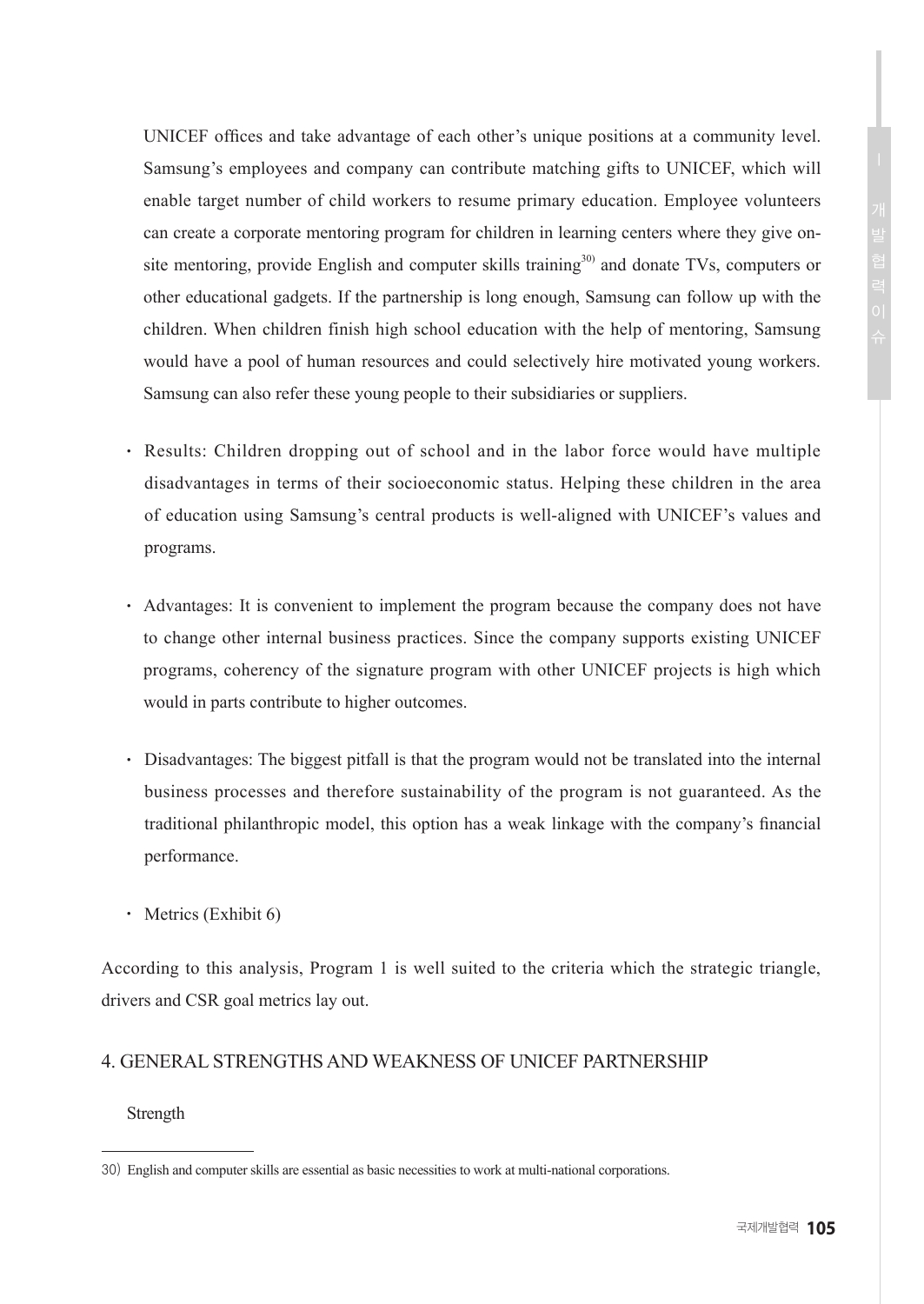In addition to the Samsung specific context, there are general points of consideration before entering partnering with UNICEF.

- Accountability: As an intergovernmental organization and the largest official organization advocating for children, UNICEF has credibility. Since it depends heavily on voluntary donations compared to other UN agencies, it makes accountability for donors
- Visibility: Reputation of UNICEF can be associated for a positive brand name.
- Network and ability to coordination: UNICEF has 194 field offices in the world and is able to leverage cross-sectoral partnerships with governments and grassroots organizations.
- Sustainability: Evidence-based UNICEF programs with many trials and errors will offer sustainable, cost effective programs that companies can rewarded with its support.
- Administrative support: There will be administrative support from corporate accounting managers from the corporate alliance team located in New York and Geneva.

### Weakness

- Samsung would be just one of the many UNICEF partners (Exhibit 7)
- Partnership might be challenging with the conflicts of interests between parties. In addition, if projects or programs sites are far from where the company is located, it is hard to keep track of where and how their donation has been used. Another Korean company, LG, for example, changed their CSR practice due to this problem. They are no longer engaged with NGOs but work on their own. Delegating the whole of Samsung's CSR to UNICEF would disengage internal stakeholders.

Summarizing the analysis above, UNICEF can collaborate with Samsung by linking the firm with other grass-root partners, rather than UNICEF itself becomes a delegate of Samsung's entire CSR. Marrying to UNICEF will reduce Samsung's flexibility in pursuing their CSR goals to embed CSR into their corporate strategy discussed before. As seen in exemplary Program 1, Samsung can take advantage of wide cross-sectoral networks UNICEF has as a credible inter-government organization.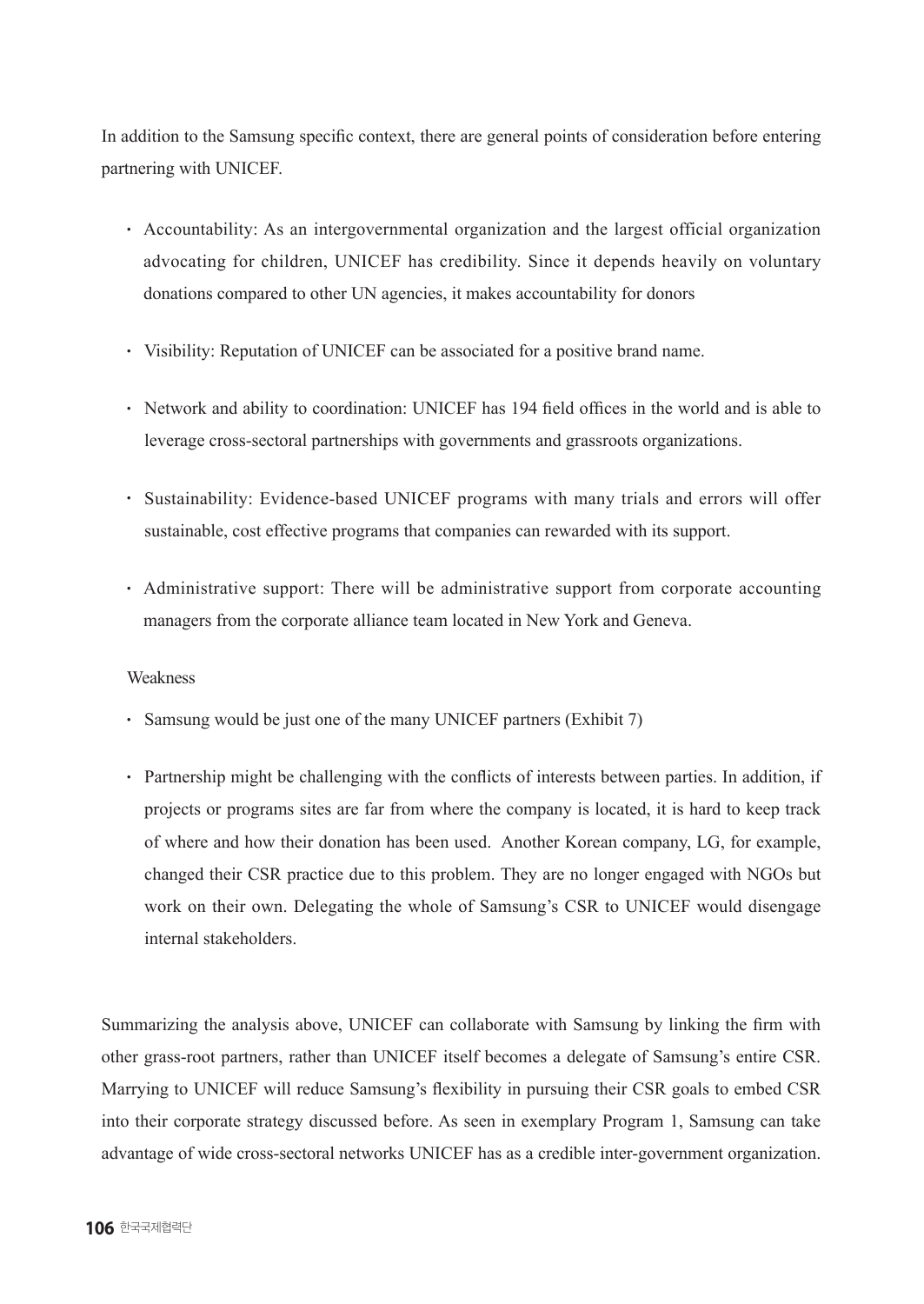In turn, UNICEF can make their rural development projects for women with children more effective by inviting Samsung's resources and techniques along with other partners such as Indian government and NGOs.

# IV. CONCLUSION

Many Korean companies practices CSR in an ad-hoc manner. Often, CSR is used to offset ethical concerns and criticism against the company. However, sustainable CSR models should focus on creating actual public values and having that fold back to produce business benefits.

Forming partnerships helps extend the ability of the company to transform a good development program into a good business in its special area of expertise. This paper studies in particular what are the characteristics of the best ally and how the alliance be designed to advance both UNICEF's and Samsung's mutual interests.

The performance of the partnership can be measured with the Balanced Scorecard.<sup>31)</sup> The strategies. goals, measures, targets, and initiatives of CSR at Samsung and its potential partnership with UNICEF should be measured in four perspectives: financial, customer, innovation and learning, and international business perspectives (Exhibit 8).

As globally recognized company with its high-quality products, Samsung should be prepared to meet the international standards of corporate responsibility set by UN and ISP forthcoming in 2009. Working with UNICEF where their strategic triangles overlap would be a good first step toward these world standards.

# V. APPENDICES

<Exhibit 1: Samsung's Business in India>

Samsung in India

<sup>31)</sup>  and Norton, The Balanced Scorecard-Measures that Drive Performance, HBS, Jan. 1992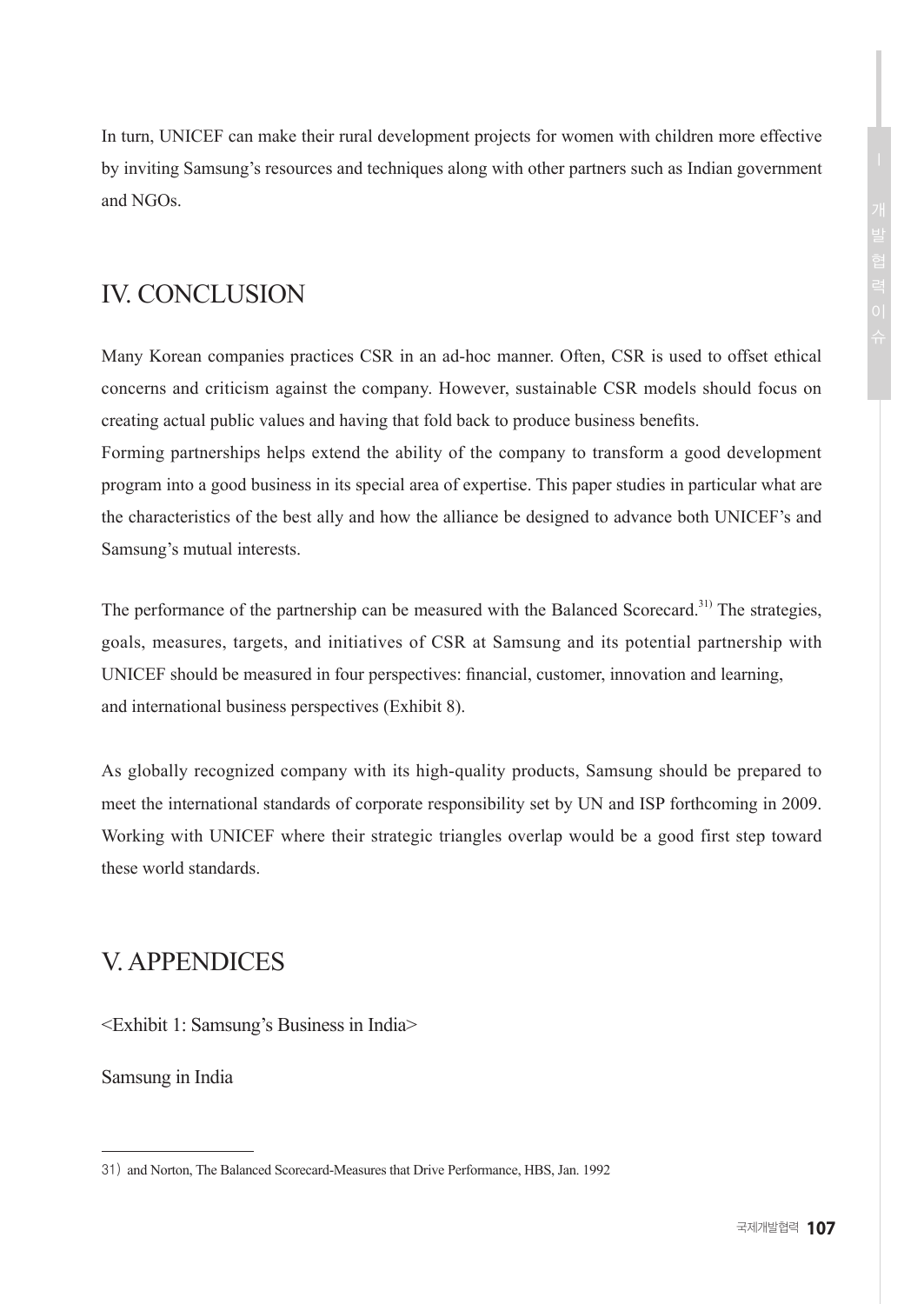Samsung India is the hub for Samsung's Southwest Asia Regional operations. The Southwest Asia Regional Headquarters looks after the Samsung business in Nepal, Sri Lanka, Bangladesh, Maldives and Bhutan besides India. Samsung India which commenced its operations in India in December 1995, today enjoys a sales turnover of over US\$ 1Bn in just a decade of operations in the country.

Headquartered in New Delhi, Samsung India has a network of 19 Branch Offices located all over the country. The Samsung manufacturing complex housing manufacturing facilities for color televisions, color monitors, refrigerators and washing machines is located at Noida, near Delhi. Samsung "Made in India" products like color televisions, color monitors and refrigerators are being exported to Middle East, CIS and SAARC countries from its Noida manufacturing complex.

Samsung India currently employs over 1,600 employees, with around 18% of its employees working in Research & Development.

Samsung's state-of-the-art highly automated manufacturing facilities are located at the company's sprawling Noida Complex. Enjoying the Number 1 position amongst all Samsung subsidiaries in terms of productivity and having been ranked as the subsidiary with the "Best Quality System," Samsung India prides itself for its Manufacturing Value Innovation.

### Manufacturing

| <b>PRODUCT</b>         | <b>CAPACITY</b> | <b>DETAILS</b>                            |
|------------------------|-----------------|-------------------------------------------|
| CTV                    | 1.5 million     | Curved & Flat TVs                         |
| Color Monitor          | 1.5 million     | CRT & TFT LCD Monitor                     |
| Refrigerator           | 0.6 million     | Frost-free and Conventional Refrigerators |
| <b>Washing Machine</b> | $0.5$ million   | Fully Automatic and Semi Automatic        |
| AC                     | 0.4 million     | Window and Split ACs                      |

The manufacturing capacities of the Samsung products manufactured in India (as of Year 2004) are:

Samsung India is working with and contributing to the development of the domestic component industry in the country. The company is working with its partners to improve their product quality and processes. Thus, Samsung vendors are sent to different Samsung subsidiaries to meet the Samsung overseas vendors in order to benchmark their own processes. Samsung is also training its vendors on eco-partnership so that the components manufactured by them are "eco-friendly" as per ROHS norms.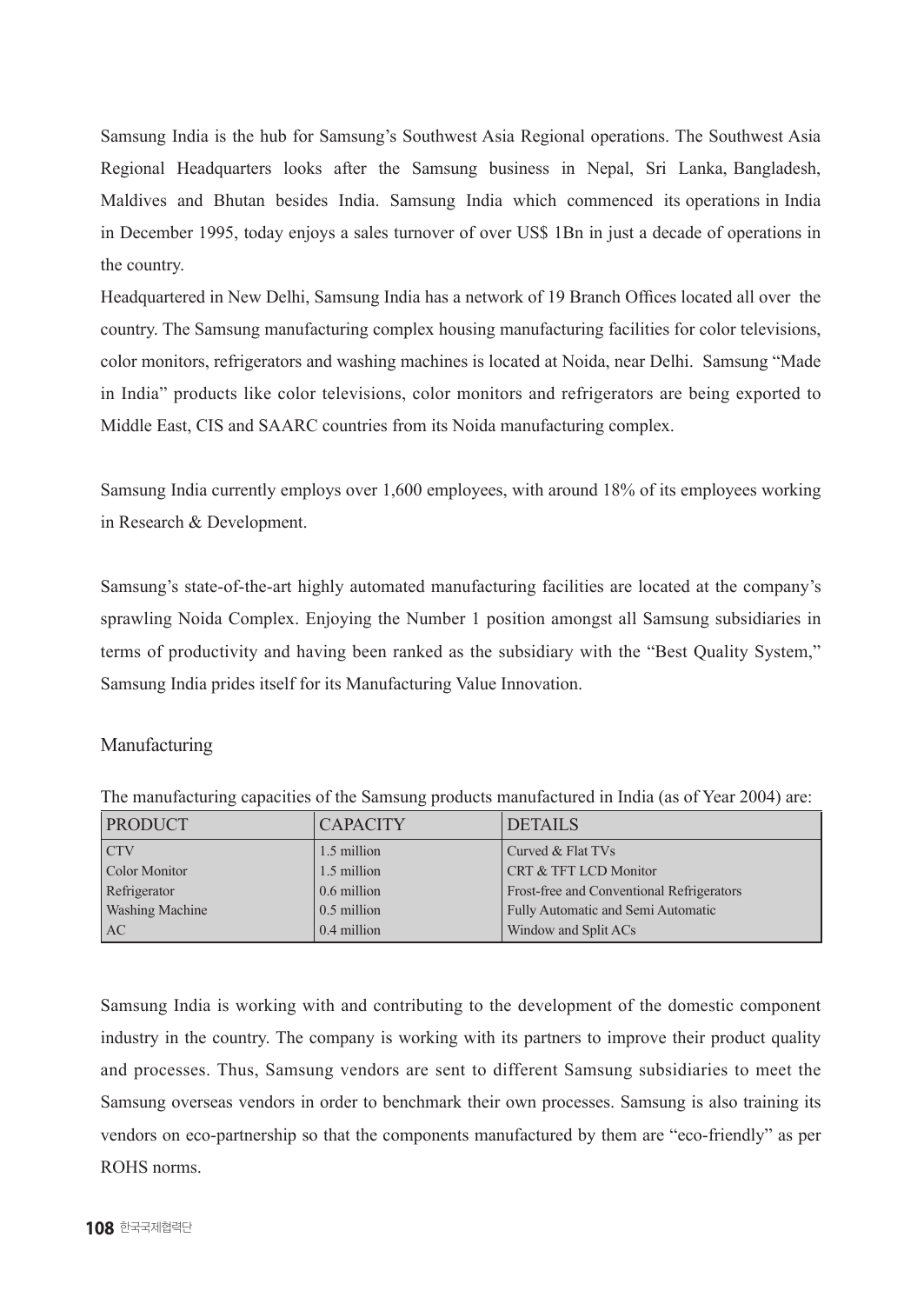Samsung's Market Share in the Consumer Appliance Market in India



### 업체별 인도 가전제품 시장 점유율

### <Exhibit 2: Samsung's Vision Statement>

Lee Kun-Hee, the Chairman of Samsung, has introduced and led CSR at Samsung Group since 1994. His vision statement is:

"First, the world is Samsung's customer. Social contribution aimed at promoting happiness of humanity is not only an essential part of our management but also its core value. Samsung does its utmost to help the socially marginalized.

Second, merely enhancing the competitiveness of Samsung to an international level will not fulfill its ambition of becoming a leading player. The core of Samsung's social contribution lies in a virtuous cycle in which the competitiveness of the community helps grow Samsung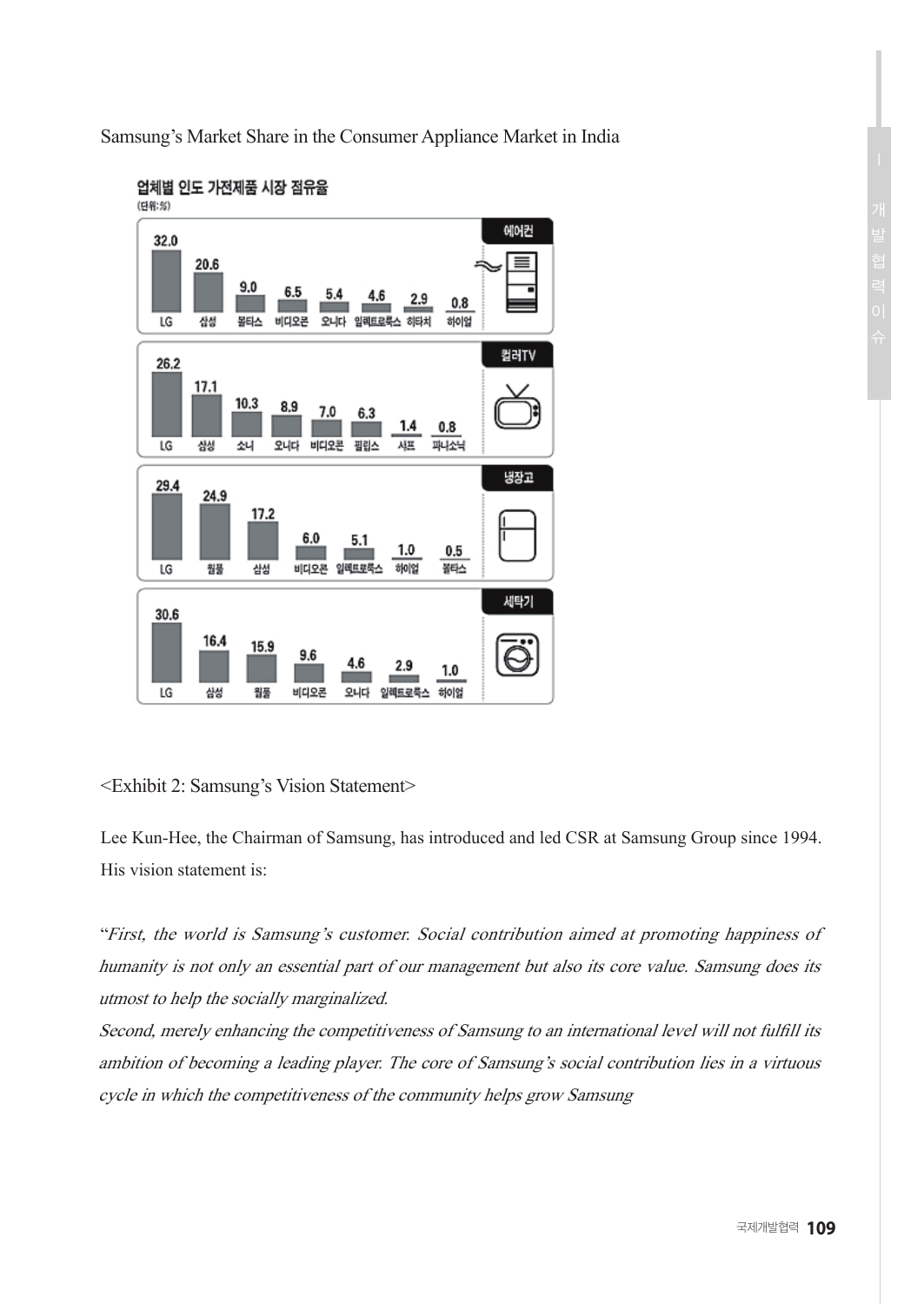Third, Samsung's vision is to create a harmonious society. A win-win strategy is essential for achieving sustainable growth."

- Lee Kun-Hee, Chairman

Samsung has been a pioneer in its CSR practices among Korean companies and is known for its active social contribution programs. Recently, Samsung has created a CEO of CSR position to ensure the group's commitment to CSR.

According to Samsung India's vision statement, it aims to grow in India by contributions to the Indian economy and making the lives of its consumers simpler, easier, and richer through its superior quality products.

"Our aim is to gain technological leadership in the Indian marketplace as our goal is to earn the love and respect of more and more of our Indian consumers."

- Mr. S.H. President & CEO, Samsung Southwest Asia Regional Headquarters

<Exhibit 3-1: Samsung's CSR programs>

(1) 'DigitAll Hope' program

Samsung runs the DigitAll Hope program to narrow the divide between the "computer literates" and the "computer illiterates." This program supports organizations that promote the use of technology to improve the lives of youth, and empowers them and help bridge the "digital divide." Samsung supported the "Hope Incubator Project," by Development Alternatives, a Delhi-based NGO. The "Hope Incubator Project" created and implemented a fund designed to help young first-time entrepreneurs successfully run their own businesses. Modeled as a revolving fund, it was initially used to promote entrepreneurs in the districts of Bundelkhand, but has subsequently been extended to Punjab and other areas as well. This revolving fund is enabling dozens of local young entrepreneurs to service thousands of villagers, helping them to leap frog into the digital world.

### (2) Employment for Disabled People

Samsung has also supported the National Centre for Promotion of Employment for Disabled People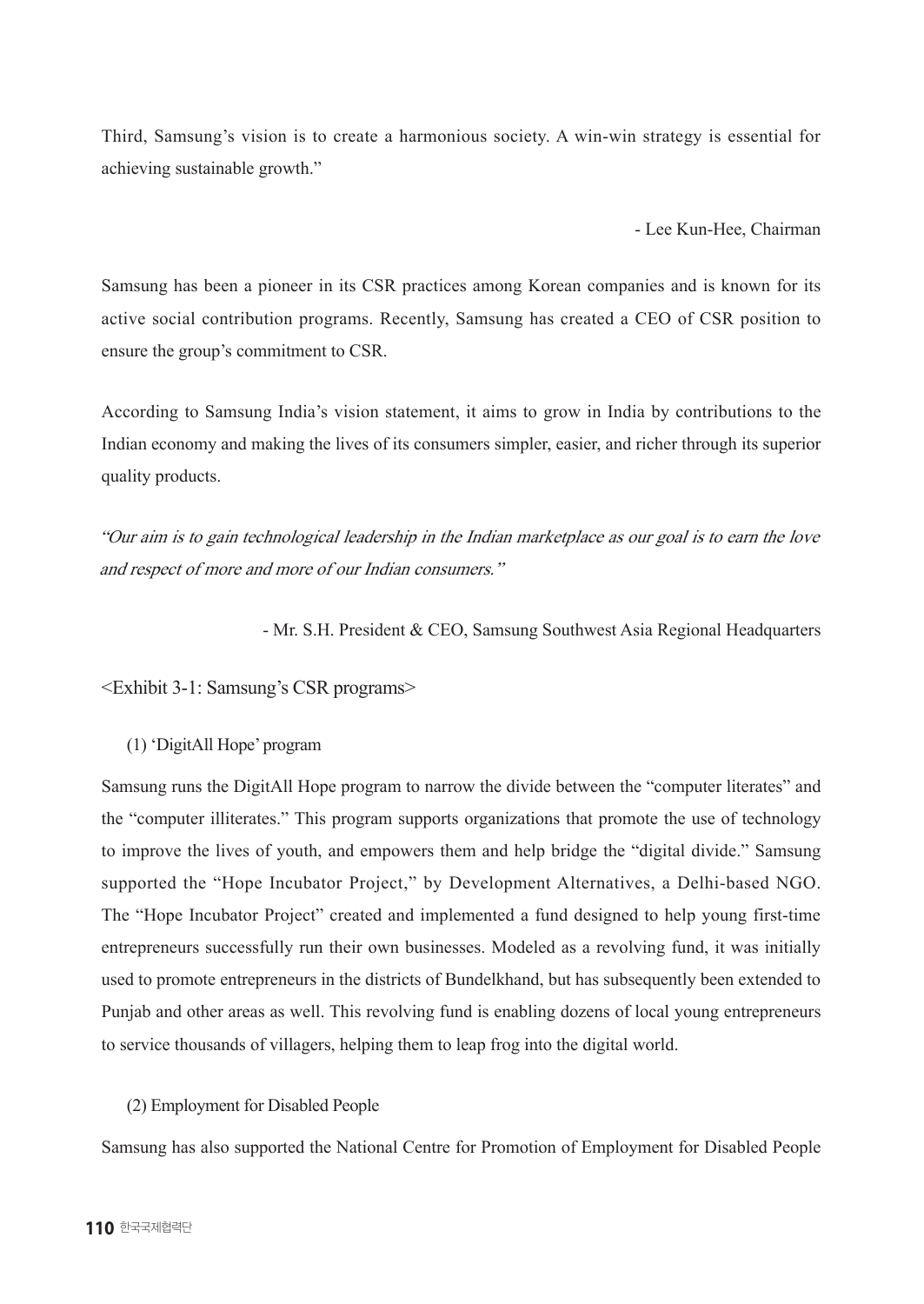(NCEPDP) in providing scholarships to brilliant disabled students and setting up the Disability Placement Unit, which handholds and mentors hundreds of disabled people in need of jobs.

### (3) Education for School Children

Samsung firmly believes in supporting education and regularly organizes "Factory Visits for School Children" to the manufacturing facility at Noida as well as educational quiz programs for school children.

### (4) Sports

The company set up an Olympic Fund through which it provided scholarships to five top Indian athletes as they prepared for the Athens Olympics. Samsung sponsors the Indian contingent to the Olympics and the Asian Games. In addition, Samsung has been actively associated with promoting popular domestic sports such as cricket. It also brings every year the World Cyber Games. Sports sponsorship has been used as a marketing tool to convey Samsung's brand image, stressing its global citizenship.

### (5) Environment

Samsung train its vendors on eco-partnership<sup>32)</sup> so that the components manufactured by them can meet strict environmental standards. Samsung is currently running "green procurement system" in cooperation with their supplies in an effort to control the use of specific chemicals in parts and raw materials.

### <Exhibit 3-2: LG's CSR programs>

LG-Based on Interview with Ashok Kumar, CSR manager in the Human Resource Department.

● CSR goals: LG has a clear goal in viewing CSR. They have an entirely different, needs-based model; their goals is not PR but doing a good thing within their capacity. They make it clear that there is nothing idealistic about LG's CSR vision, nor is it in conflict with hard-headed business sense. It is purely an understanding on LG's part that the time, resources and inhouse professional expertise invested in social development projects pay rich dividends to

<sup>32)</sup> Eco-partner means certified suppliers those can supply eco-friendly parts and have an environmental system.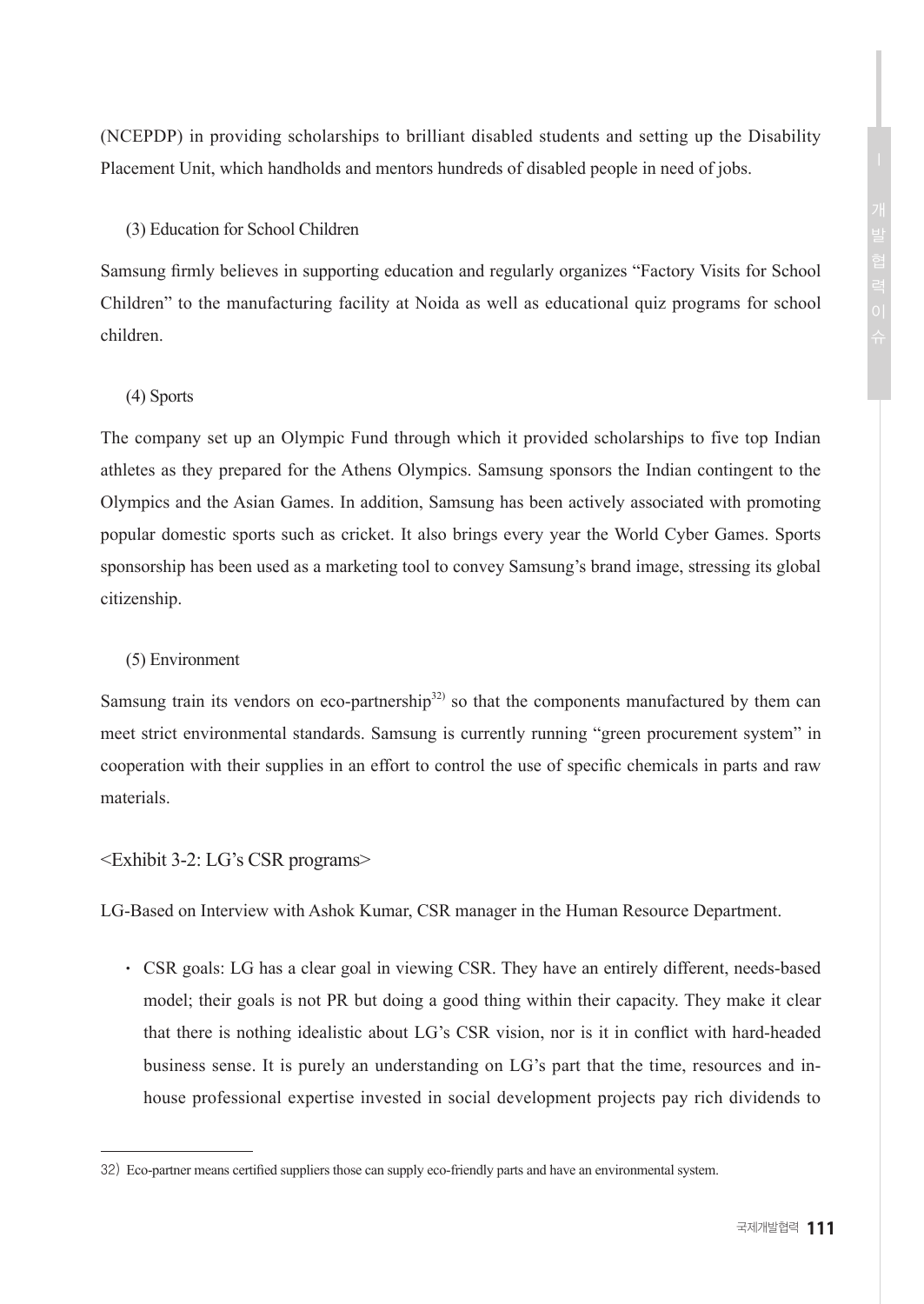the company and the communities in which it operates. Therefore at LG the message is that creating profits can and should go hand-in-hand with generating good will.

- CSR program: LG asked villagers in Noida where they have a factory about what they want LG to do for them. Village people are poor and don't have medical facilities, so they wanted hospitals. LG think that taking care of village people where they are located brings the greatest social value. LG created a hospital in village where there is no health care system, and a team of doctors who go around to the hospitals weekly. A low-cost structure, free consulting, and hospitals are already there; thus, just need to use money set aside for CSR.
- Advantages of the current program:
	- o It is easy to monitor LG's internal medical teams rather than working with external NGO partners.
	- o Since the hospital is close, employees can participate as volunteers.
	- o The cost structure is low because LG already has a hospital facility and medical teams

### <Exhibit 3-3: Hyundai's CSR programs>

### Hyundai

### Hyundai Motor India Foundation

Hyundai Motor India Limited (HMIL) launched "Hyundai Motor India Foundation (HMIF)," a public charitable trust in 2006. The first trustees of HMIF are Managing Director, HMIL, President, HMIL, Executive Director (Administration), HMIL and Legal Advisor, HMIL. The trust will get the direct funding from Hyundai Motor India (HMI) only. In addition to this HMI plan to contribute Rs 100/- of each car sale to HMIF funds.

### Objectives of Hyundai Motor India Foundation (HMIF)

To promote, establish, support, maintain or grant aid in cash or in kind directly, and/or through partnership programs and/or through community initiatives to all public charitable purposes for the benefit of the poor, needy, underprivileged, socially backward and the overall benefit of the general public without any distinction as to creed, caste, sex or color. It is expressly declared that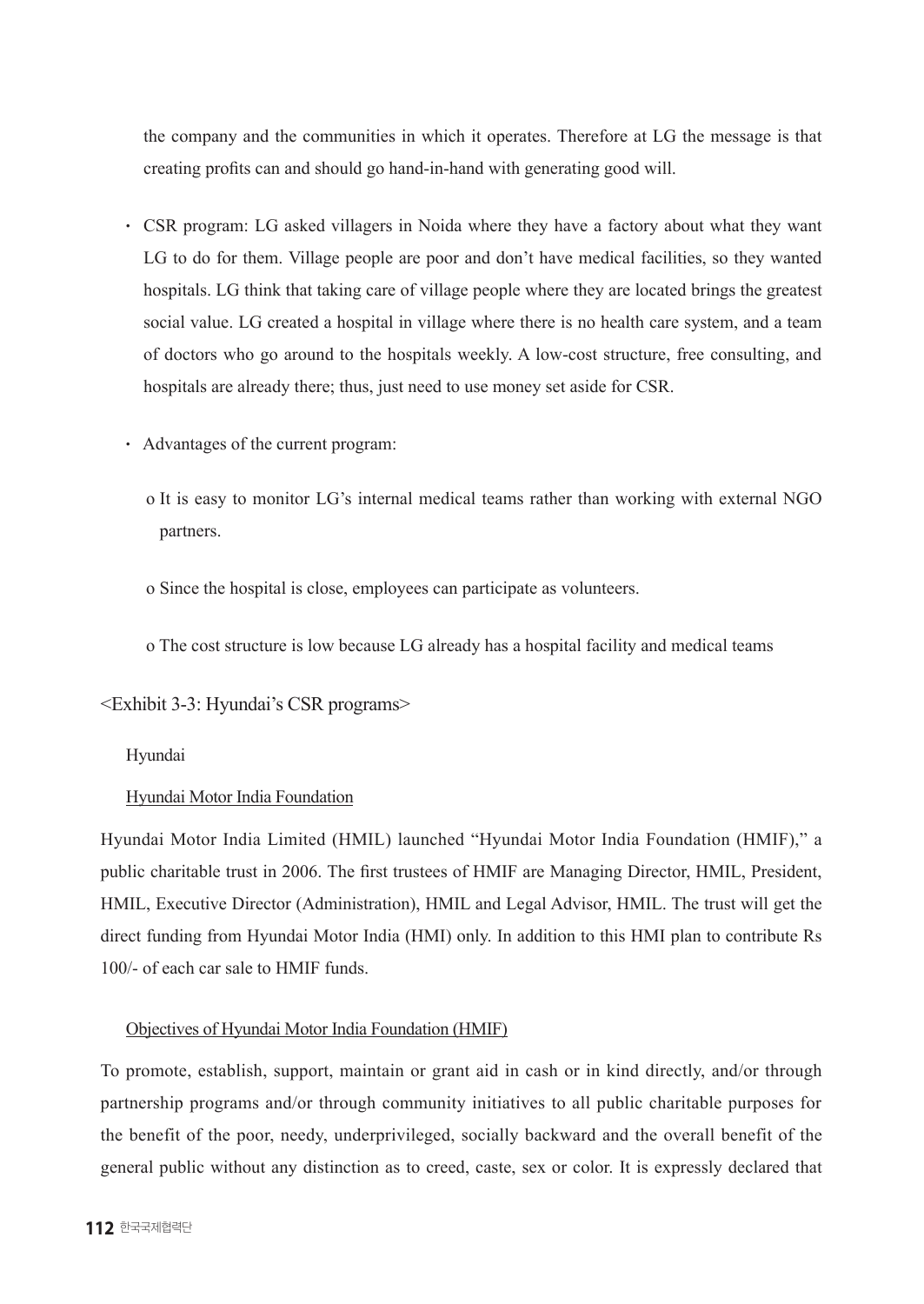the public charitable purpose in law is without limitation to the objectives detailed herein below and all provisions hereof shall be construed accordingly. No activities of the Trust shall be carried out outside India.

### Programs

(i) Health Care

It will benefit the overall general public by preventive and curative health care programs, related medical research and training programs, including awareness and campaign programs through hospitals, medical schools, colleges, universities, institutions etc.

### (ii) Education & Vocational Training

It will benefit the overall general public by providing quality primary, secondary and higher education, vocational training, life skills education, scholarships, related research and training programs, including awareness and campaign programs through schools, colleges, universities and institutions, governmental and non-governmental organizations, conduct of conventions, symposiums and guest lectures.

### (iii) Environment

It will benefit the overall general public by promoting a pollution free environment through, related research and training programs, including awareness and campaign programs, protection of biodiversity in national parks, reserve forests, sanctuaries, and the like, through schools, colleges, universities and institutions, governmental and non-governmental organizations, conduct of conventions, symposiums, guest lecturers and campaign programs.

### (iv) Road Safety

It will benefit the overall general public by road safety programs, related research and training programs, including awareness and campaign programs through schools, colleges, universities, institutions, etc.

#### (v) Arts, Science & Technology

It will benefit the overall general public by science and technology, promoting performing arts and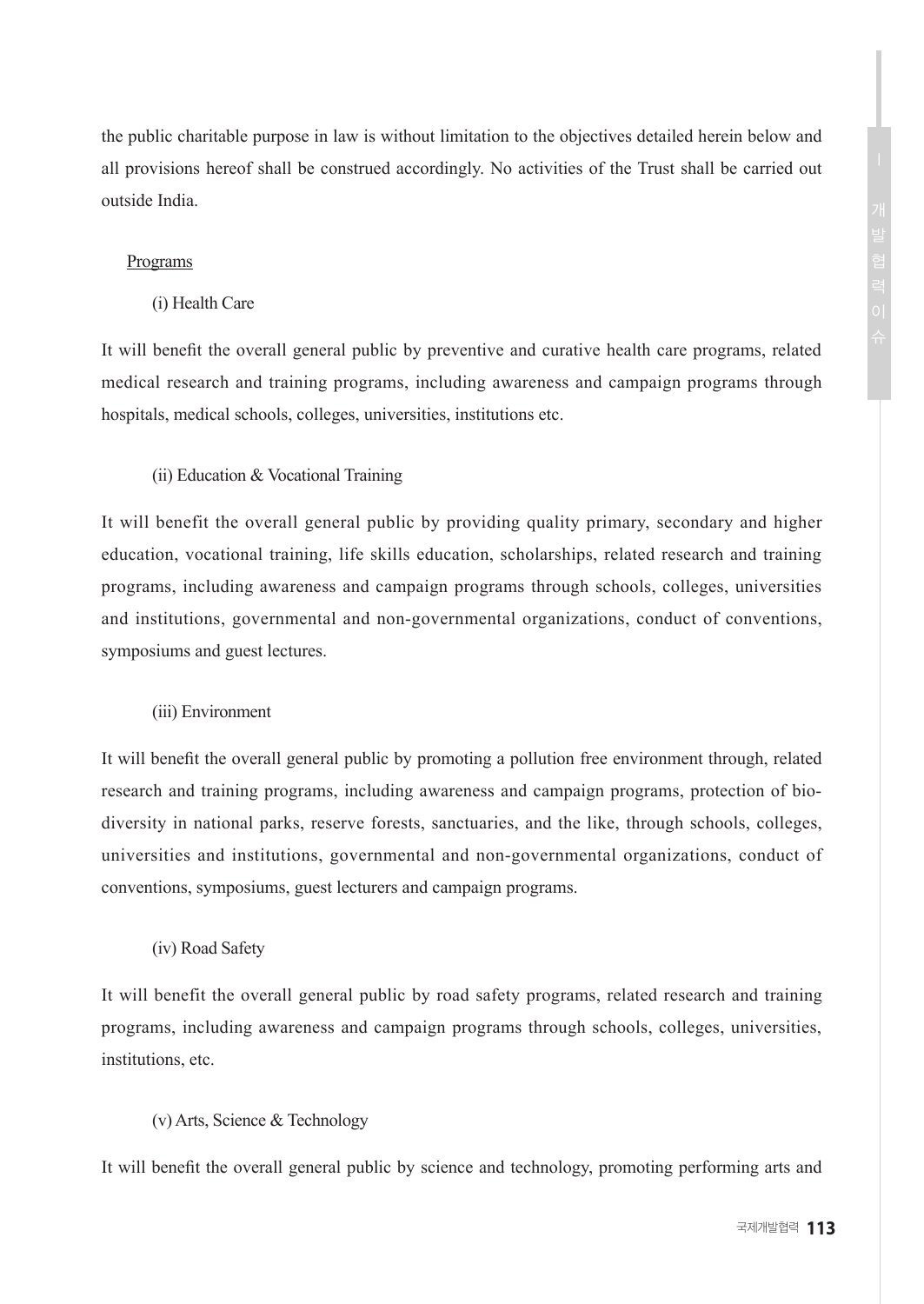crafts, architecture, culture, heritage and cuisine, related research and training programs, including awareness and campaign programs through schools, colleges, universities, etc.

### (vi) Natural Calamities and Disasters

It will benefit the overall general public by granting relief assistance to the victims during natural calamities and not limited to calamities such as famine, earth quake, flood, fire, pestilence, etc., through institutions, governmental and non-governmental organizations, conduct of conventions, symposiums and guest lectures.

### (vii) Donor Activity

To render assistance, or grant aid in cash or in kind to increase the effectiveness of the private, public, non-governmental and governmental donors in grant making efforts and to encourage new donor activity for the poor, needy and for the overall benefit of the general public in India.



<Exhibit 4: The Strategic Triangle>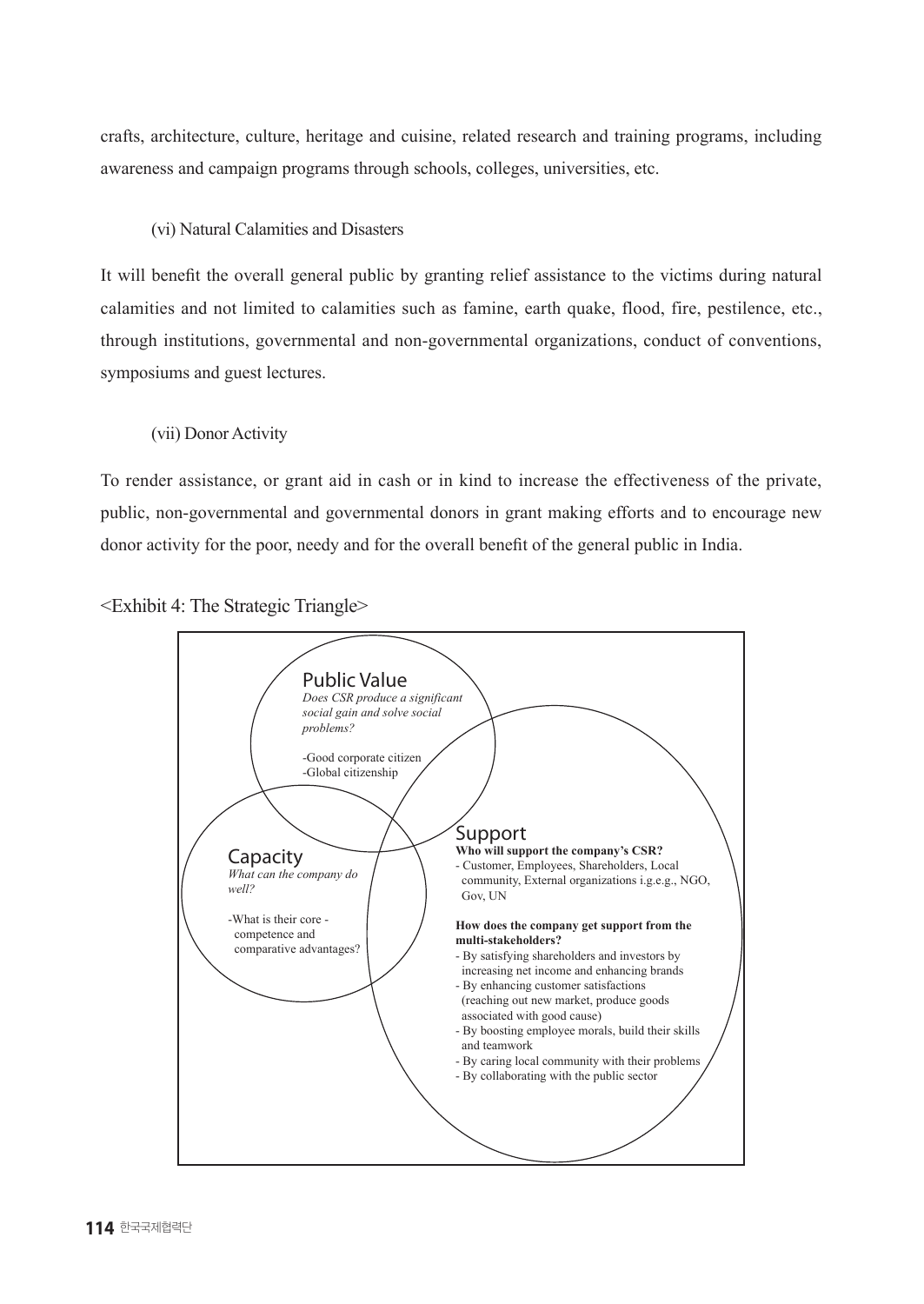### <Exhibit 5: Traditional Views on CSR>

Traditional views on CSR as solely philanthropic goal, businesses tools or public relations are limited in many ways. First of all, CSR is not just charity because company is not solely public-value driven but profit-driven. On the other hand, the perspective of taking CSR as a business tools also limited because it is not easy to find a strong link between CSR and tangible business gains such as revenue growth or brand development. CSR is about expenditures while profit making is about revenue, so too often two objectives look self-contradictory. There are not many evidence that customers are fully aware of a company's CSR activities, care enough about an socially responsible products and change their purchasing behavior based on this information. There seems to be too many variables that affect purchasing decision of consumers to attribute increasing sales to CSR.

### <Exhibit 6: Metrics>

Program 1

| <b>BUSINESS CASE</b>                                   | • Product Development-New robust products for harsh conditions<br>• New delivery formats<br>· Profitability: Small margin but large volume<br>• Tax break                                                                                                                                               |  |
|--------------------------------------------------------|---------------------------------------------------------------------------------------------------------------------------------------------------------------------------------------------------------------------------------------------------------------------------------------------------------|--|
| STAKEHOLDERS'<br><b>INTERESTS</b>                      | Shareholders, Investors, Customers, Local Community, Government,<br>International community                                                                                                                                                                                                             |  |
| <b>INTEGRATION</b><br>TO THE REST OF<br><b>COMPANY</b> | It is being part of critical internal processes involving sales, marketing,<br>corporate strategy, human resource, PR and communications departments                                                                                                                                                    |  |
| <b>SOCIAL GAIN</b>                                     | • Reduce poverty by increasing earnings for low-income mothers and children<br>• Increase access to information and technology that lift the quality of their lives<br>• Diminish the role of governments and international aids<br>• Resolve global overheating competition in Tiers 1,2, and 3 market |  |
| Capacity                                               | Related to their core business                                                                                                                                                                                                                                                                          |  |
| UNICEF's Role                                          | • Connect Samsung with local NGOs<br>• Utilize wider field offices (90% of UNICEF staff members are stationed in the field<br>where programs are implemented.)<br>• Coordinate the multi-faceted partnership                                                                                            |  |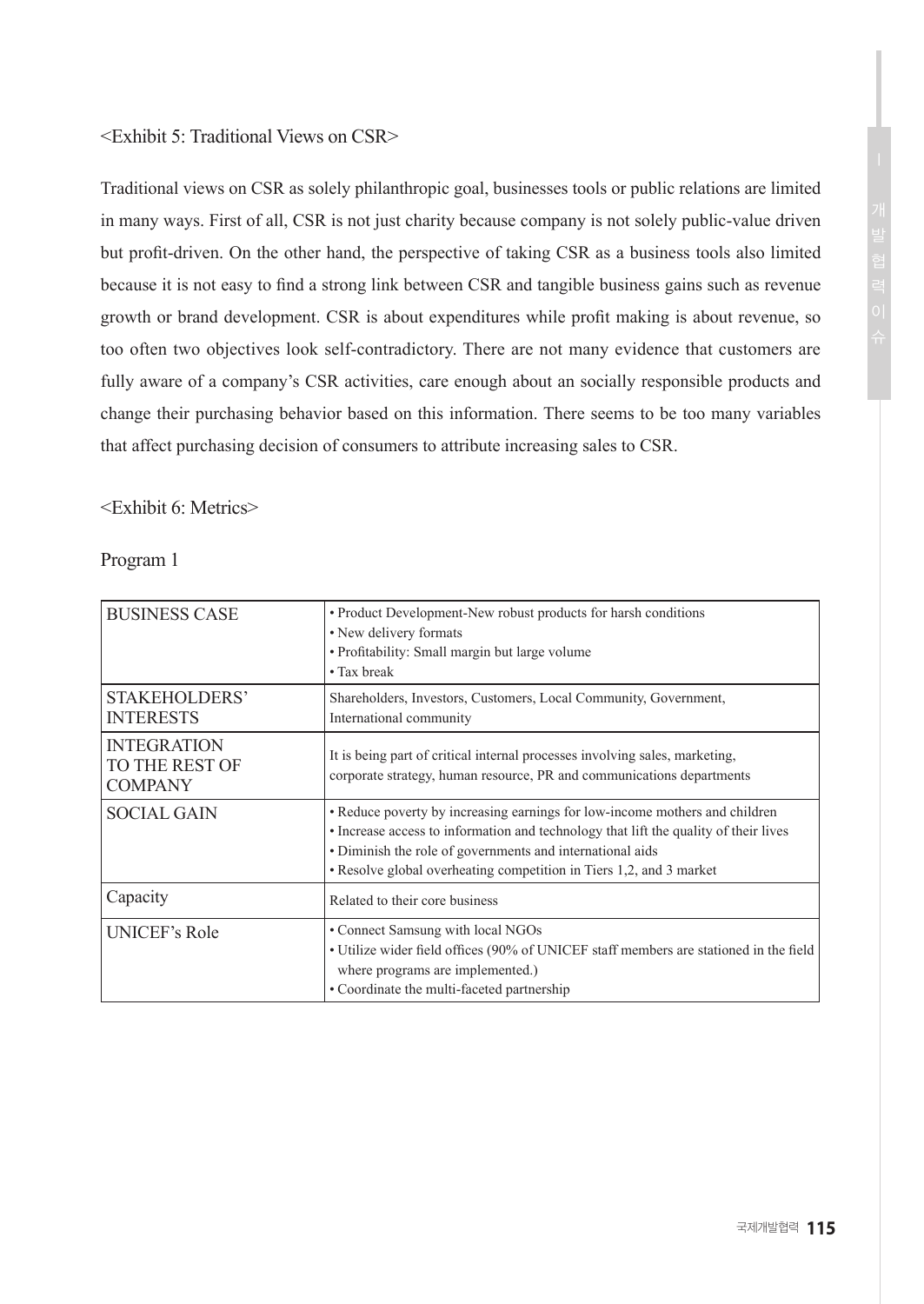# Program 2

| <b>BUSINESS CASE</b>                                   | • Boosting sales of a specific products but with low margin<br>• Strengthen brand power and customer loyalty<br>• Tax Credit                                                                                                                                                                                                                                             |  |
|--------------------------------------------------------|--------------------------------------------------------------------------------------------------------------------------------------------------------------------------------------------------------------------------------------------------------------------------------------------------------------------------------------------------------------------------|--|
| STAKEHOLDERS'<br><b>INTERESTS</b>                      | • Shareholders, Investors, Customers, International organization<br>• Not much engagement of internal employees                                                                                                                                                                                                                                                          |  |
| <b>INTEGRATION</b><br>TO THE REST OF<br><b>COMPANY</b> | • Partially<br>• Can be integrated into a company's public affairs, philanthropic, marketing and<br>communication strategies.                                                                                                                                                                                                                                            |  |
| <b>SOCIAL GAIN</b>                                     | • Social gains depending on whether UNICEF's programs have long-term and<br>sustainable outcomes coupled with cost-effectiveness.                                                                                                                                                                                                                                        |  |
| Capacity                                               | • Related to the company's core business                                                                                                                                                                                                                                                                                                                                 |  |
| UNICEF's Role                                          | • Offer communication and PR support through the following areas: Well- known<br>ambassadors and supporters of UNICEF, global and national communications<br>networks, websites, donor magazines, and newsletters<br>• Help design holistic and integrated marketing platforms<br>• Give permission to use UNICEF logo to the company and in return receive<br>donations |  |

# Program 3

| <b>BUSINESS CASE</b>                                   | • Developing skilled future workers, but without significant and long-term<br>commitment, it is very challenging to continue tracking down program participants<br>and providing them with employment opportunities<br>• There will be quality assurance problems (Are these children equipped with<br>appropriate skills that the company requires?)<br>• Tax credits for grantst |  |
|--------------------------------------------------------|------------------------------------------------------------------------------------------------------------------------------------------------------------------------------------------------------------------------------------------------------------------------------------------------------------------------------------------------------------------------------------|--|
| STAKEHOLDERS'<br><b>INTERESTS</b>                      | • Customers, Employees, International Organizations<br>• Not strong engagement of stakeholders                                                                                                                                                                                                                                                                                     |  |
| <b>INTEGRATION</b><br>TO THE REST OF<br><b>COMPANY</b> | • Limited<br>• Social programs are likely to be operated separately and only few departments or<br>employees will be interested in participating the programs<br>• In times of economic downturn, the program will be at risk without demonstrated<br>leadership from the top                                                                                                      |  |
| <b>SOCIAL GAIN</b>                                     | • Protecting child labor and restoring children's rights to basic education<br>• Coherent to UNICEF's overall program and initiatives so that it can increase<br>impacts to the target population                                                                                                                                                                                  |  |
| Capacity                                               | • Utilize Samsung's products<br>• But not strongly aligned with its technical expertise                                                                                                                                                                                                                                                                                            |  |
| UNICEF's Role                                          | • Interact with Samsung to design signature programs to leverage their skills and<br>assets in the area where UNICEF needs assistance to meet the pressing needs of<br>children                                                                                                                                                                                                    |  |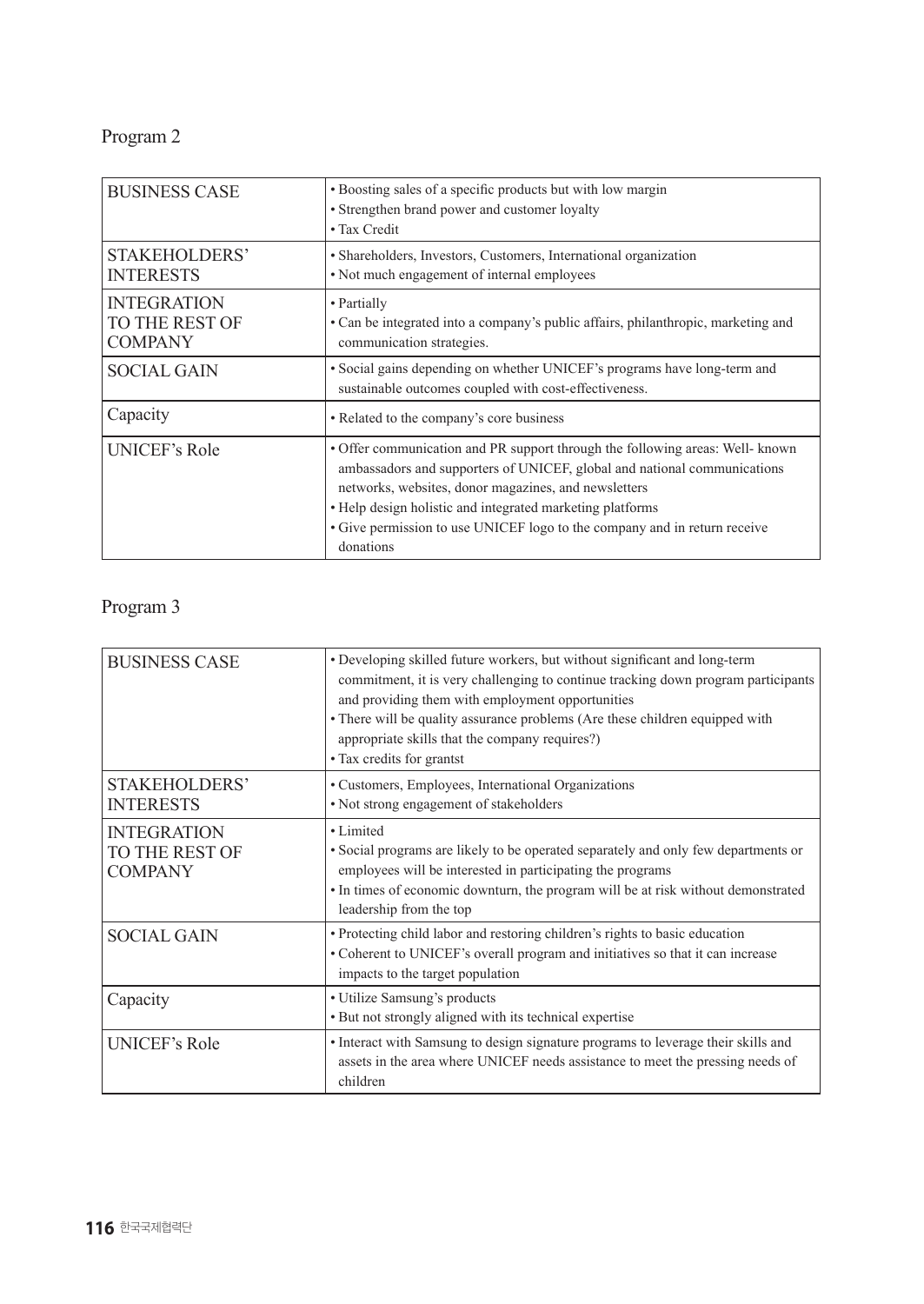### <Exhibit 7: UNICEF's Corporate Partners List >

Below is a list of corporations who have partnered with UNICEF since 2003 with contributions valued over US\$100,000.

The content of this list has been compiled according to the stated criteria and will be updated regularly. The mention of names of specific companies or products does not imply any intention to infringe proprietary rights, nor should it be construed as an endorsement or recommendation on the part of UNICEF.

### A-B

| o Aaron Basha                             |
|-------------------------------------------|
| o Accenture                               |
| o Adobe Systems Incorporated              |
| o AEON Co., Ltd.                          |
| o Aer Lingus                              |
| o Agence de l'eau Loire Bretagne          |
| o Agos Itafinco                           |
| o Alberto-Culver                          |
| o Alix Partners                           |
| o Allianz Portugal, S.A.                  |
| o American Airlines                       |
| o Amway Europe                            |
| o Aqua for All                            |
| o Association des Professionnels du Jouet |
| o Aviall                                  |
| o Avon Foundation                         |
| o Axa                                     |
| o Banc Internacional Banca Mora           |
| o Banco Itau                              |
| o Bank of America                         |
| o Barclays Bank of Kenya, Ltd.            |
| o Baxter International                    |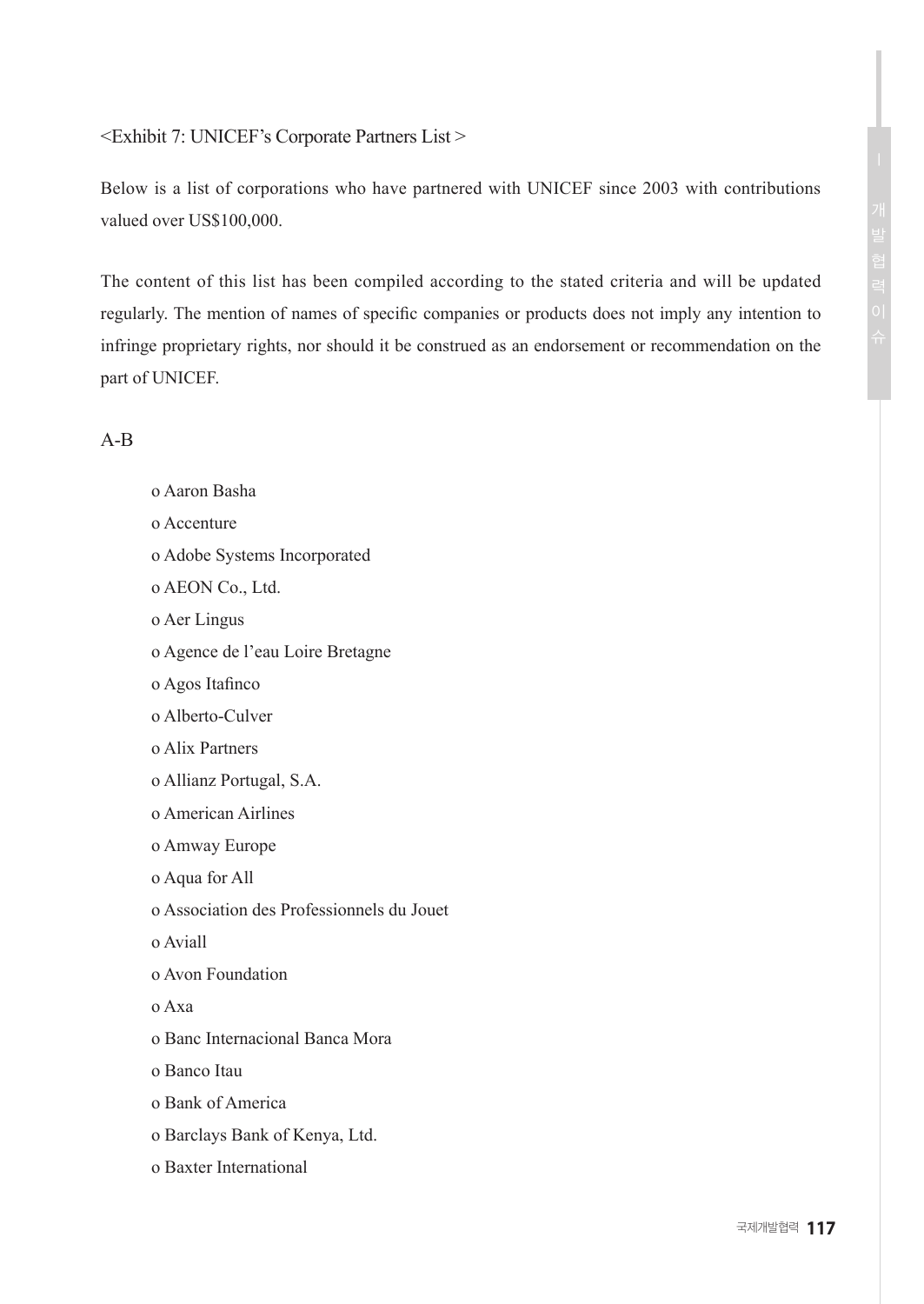o BD (Becton, Dickinson and Company) o Beiersdorf Portuguesa, Lda. o Beiersdorf S.A. o Best Western International o Biotherm o BP Foundation (British Petroleum) o B-R 31 Ice Cream Co., Ltd.

o British Airways

### C-E

- o Caisse d' Epargne
- o Caixa Geral de Depósitos
- o Caja Madrid
- o Cartoon Network
- o Casa & Ideas
- o Cathay Pacific Airways Limited
- o Cemoi
- o Century 21
- o Chat Le'lu
- o CIBC
- o CIBC WorldMarkets
- o Citibank, N.A.
- o Clairefontaine
- o Coach, Inc.
- o Coca-Cola
- o Comercial Mexicana
- o Computer Associates
- o Comunicaciones Nextel de México
- o Conad
- o Confesercenti
- o Cravath, Swaine & Moore LLP
- o Delta Airlines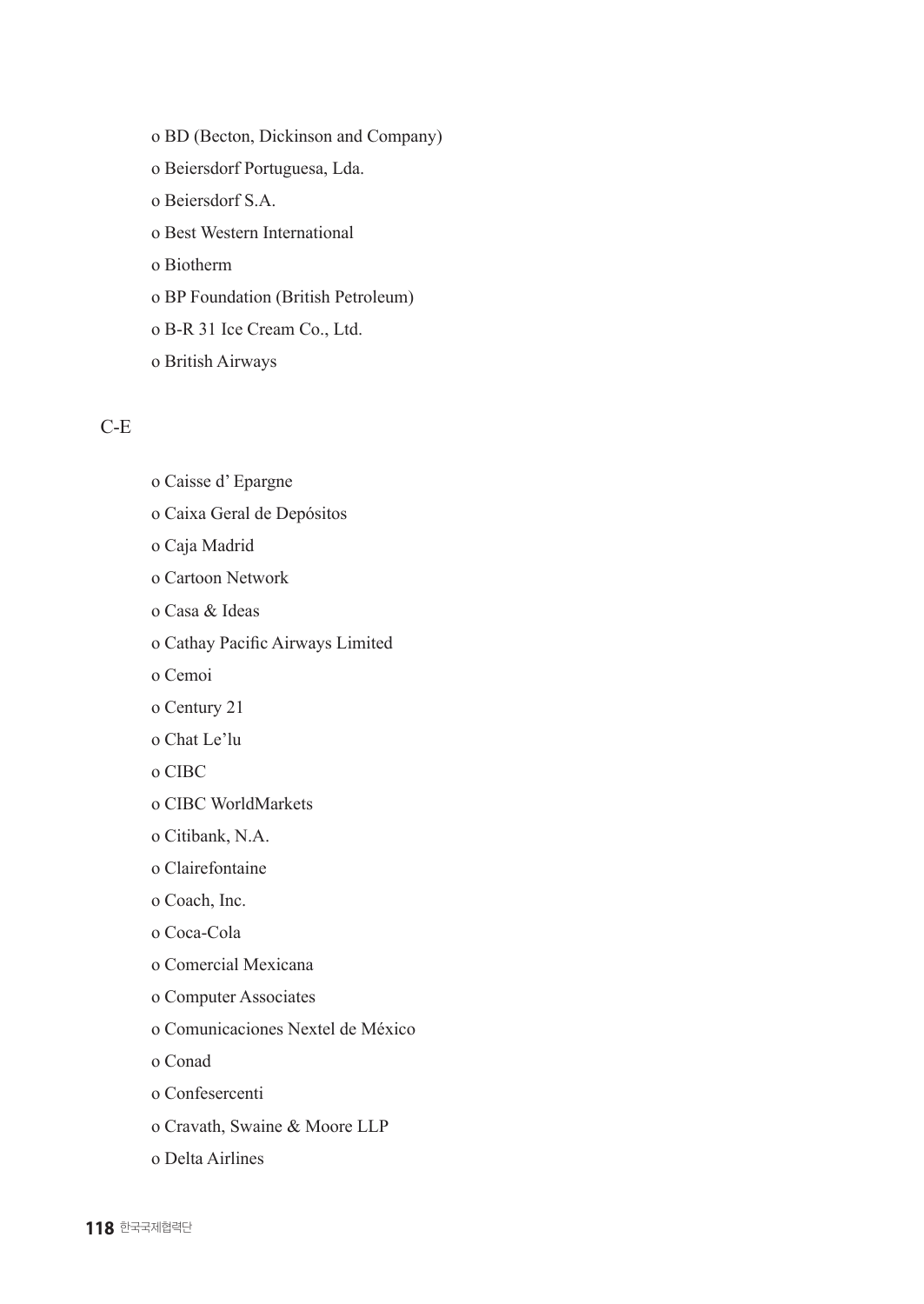- o Diners Club International
- o Djoser
- o Dollar General
- o Dresdner Bank
- o Electronic Arts
- o Elite Hotels of Sweden
- o Emirates Airline
- o EMI Records Limited
- o ENI
- o Esselunga
- o ExxonMobil

### F-H

- o Fater Spa
- o Festival de Cannes
- o Feyenoord
- o Finnair
- o Foxy Industrie Cartare Tronchetti
- o FTSE
- o Fundacion Coca Cola
- o General Electric
- o General Mills
- o GlaxoSmithKline
- o Global Impact
- o Greek Cultural Olympiad
- o Grefusa, S.L.
- o Groupama
- o Groupe Bel
- o Groupe CIC
- o GSM Association
- o Guineys
- o H&M (Hennes and Mauritz)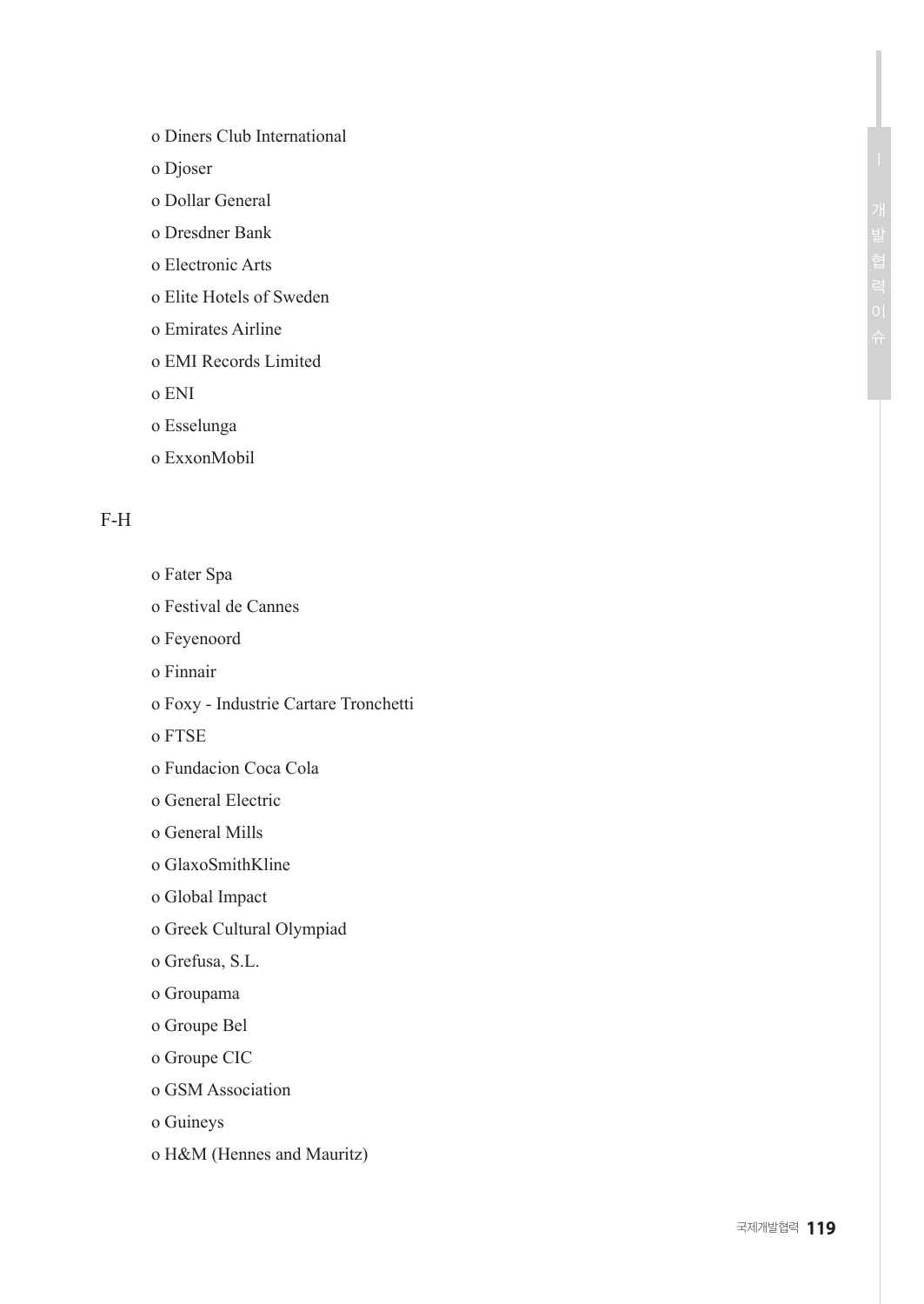o Hearst Corporation o Holt Renfrew o Honda Motor Company Ltd. o Hostelworld o HSBC Bank o HT - Hrvatske telekomunikacije o Hugo Neu Corporation o Hummingbird

### I-L

o IKEA

- o InterContinental Hotels
- o Intertainment/Weltbild

o IONA plc

o Island People

- o JC Decaux
- o Johnson & Johnson Family of Companies/McNeil Consumer Healthcare
- o Johnson Controls
- o JP Morgan Chase
- o Kesko
- o Key Foundation
- o Kimberly-Clark
- o KLM
- o Kobayashi Pharmaceutical Co., Ltd.
- o Kodak
- o La Repubblica
- o Leaf
- o LucasFilm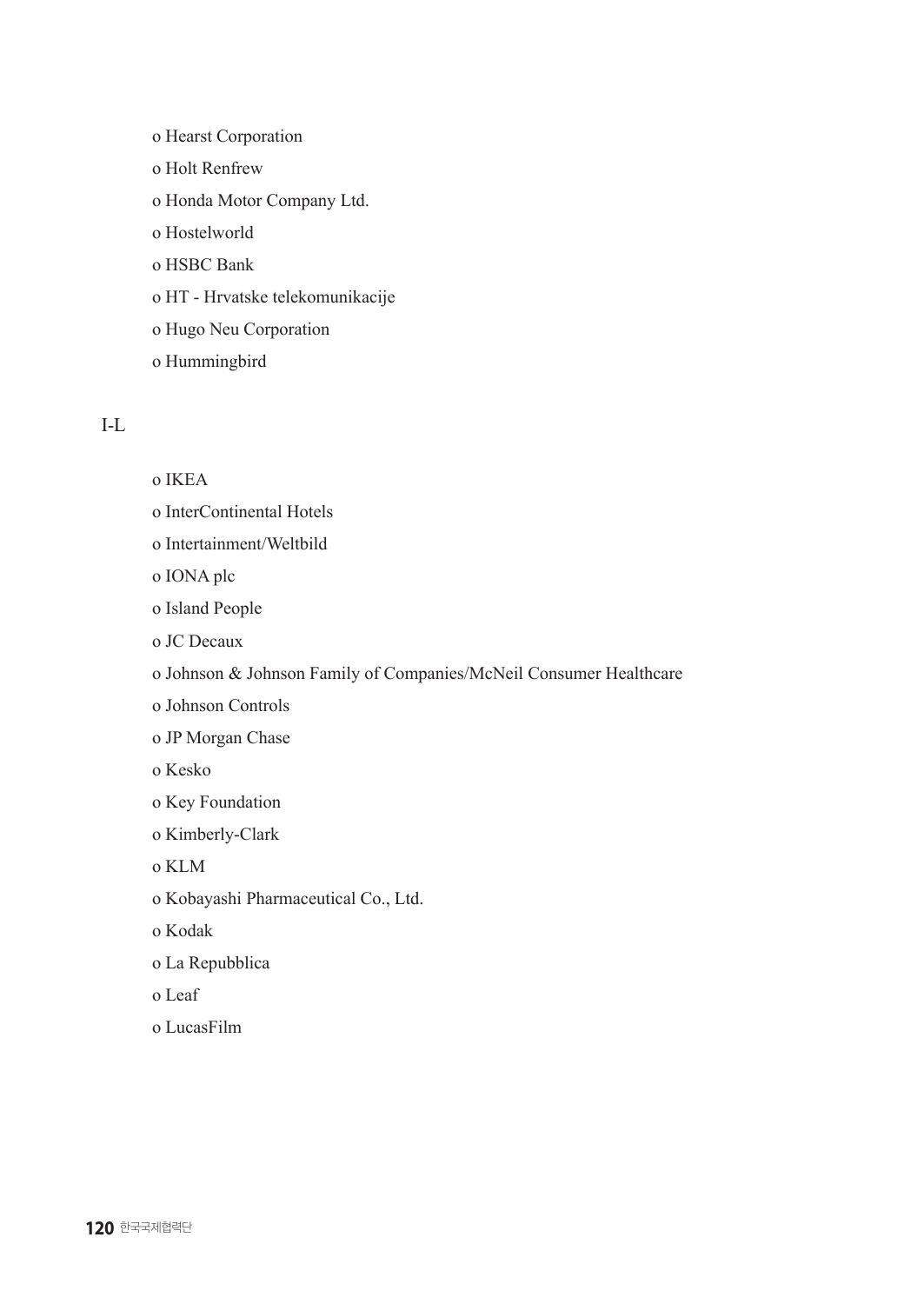### M-O

- o Maison du lait/Syndilait
- o Manchester United
- o Marathon Oil
- o MasterCard International
- o MCI
- o Merck & Co., Inc.
- o Microsoft Corporation
- o Mondo Home Entertainment srl
- o Montblanc Company
- o New World Development Company
- o Newman's Own
- o Nice Matin
- o Nokia
- o Norseland, Inc.
- o Nortel Networks
- o OMV
- o Orange
- o Overland

### P-S

- o Pacific Life Insurance Company
- o Palm, Inc.
- o Payback
- o Pfizer, Inc.
- o Pharmacies
- o Pier 1 Imports
- o Pinocchio Photo Studio Co., Ltd.
- o Pixmania
- o Polizia
- o PriceWaterhouseCoopers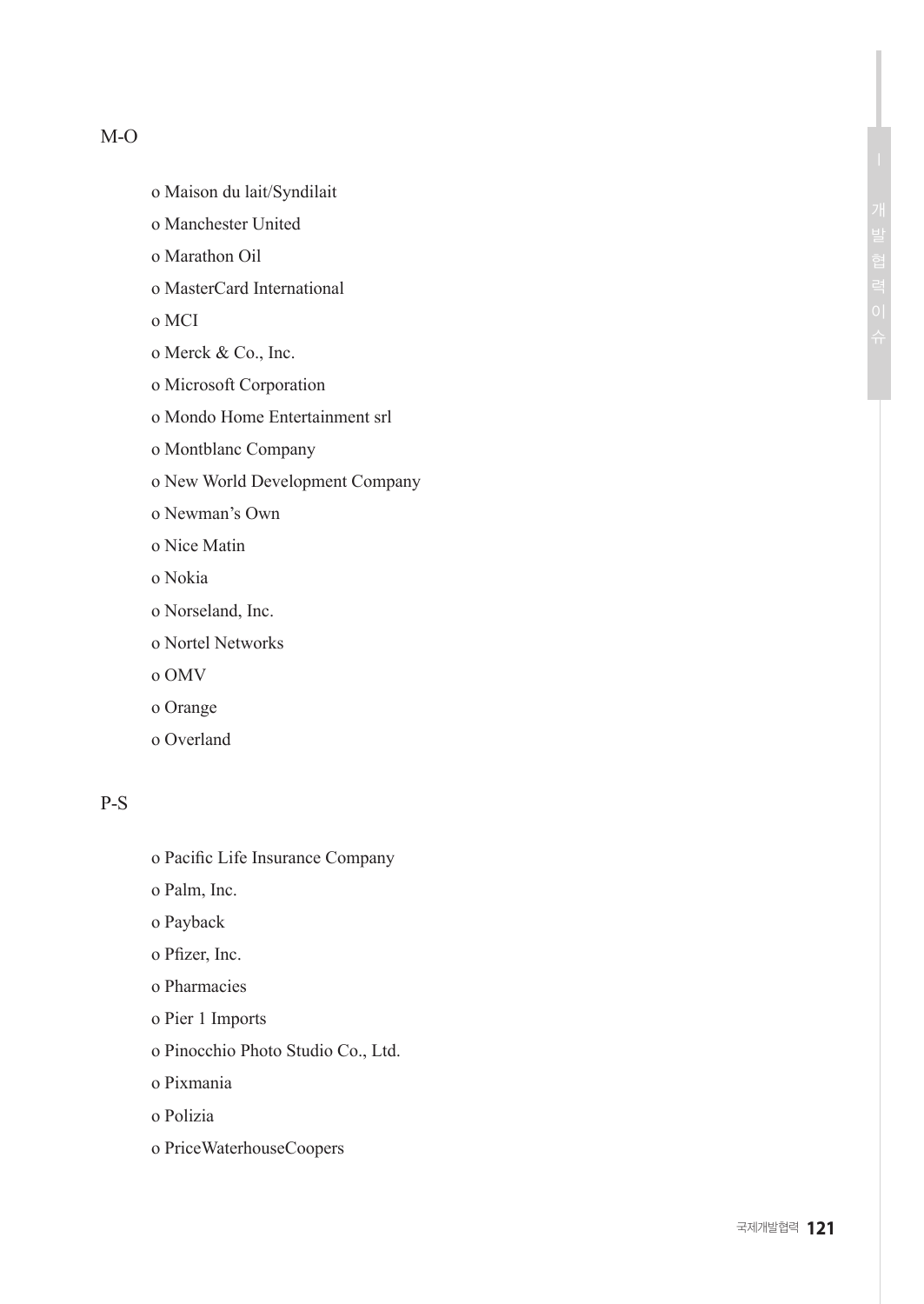o Procter & Gamble

- o Profuturo
- o Pulte Homes
- o Qantas
- o Ratiopharm
- o Reader's Digest
- o Reebok International Ltd.
- o Renault
- o RGE Rio Grande Energia
- o Rhodia
- o RWE
- o Sanrio, Inc.
- o SEB Skandinaviska Enskilda Banken AB
- o SFR et Cegetel
- o Siemens
- o SIG Combibloc
- o Sincor
- o Starwood Hotels & Resorts Worldwide, Inc.
- o Stiefel Mexicana, S.A. de C.V.
- o Stora Enso
- o Sugarlady Co., Ltd.
- o Sumitomo Mitsui Card Co., Ltd.

### T-Z

- o TAP Pharmaceutical
- o TD Canada Trust
- o Technip France
- o Tf1 Editions
- o Thales
- o The Pier
- o Tim Hortons
- o Time Warner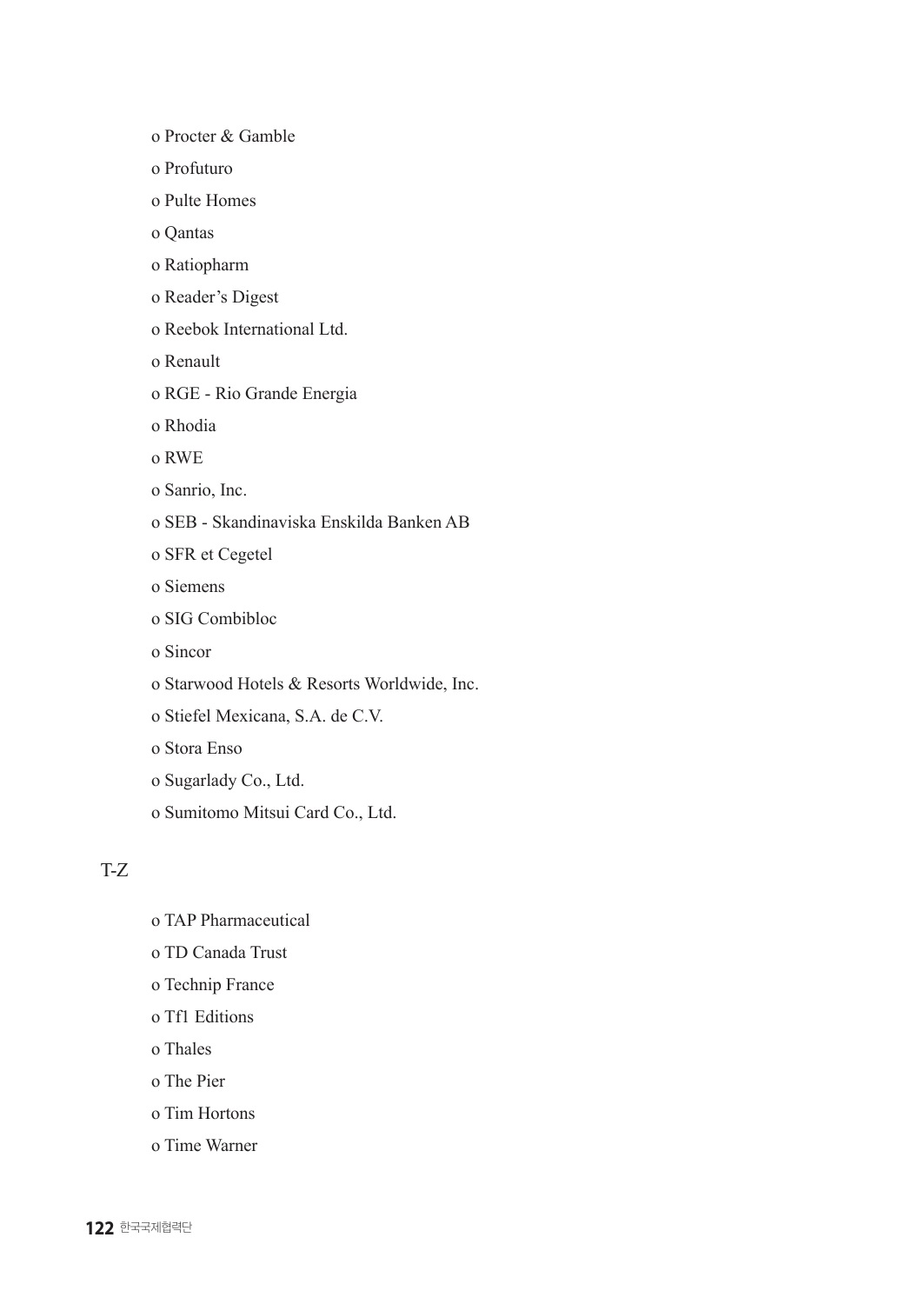o Total

o Toyota

- o Travelex Foreign Coin Services
- o Trizec Properties, Inc.
- o Turner Broadcasting Systems, Inc.

o Unilever Canada

o UNIMA

- o United International Pictures
- o Universal Music

o Verizon

o Vinci

o VISA

- o Vodafone Group Foundation
- o Vodafone K.K.

o web.de